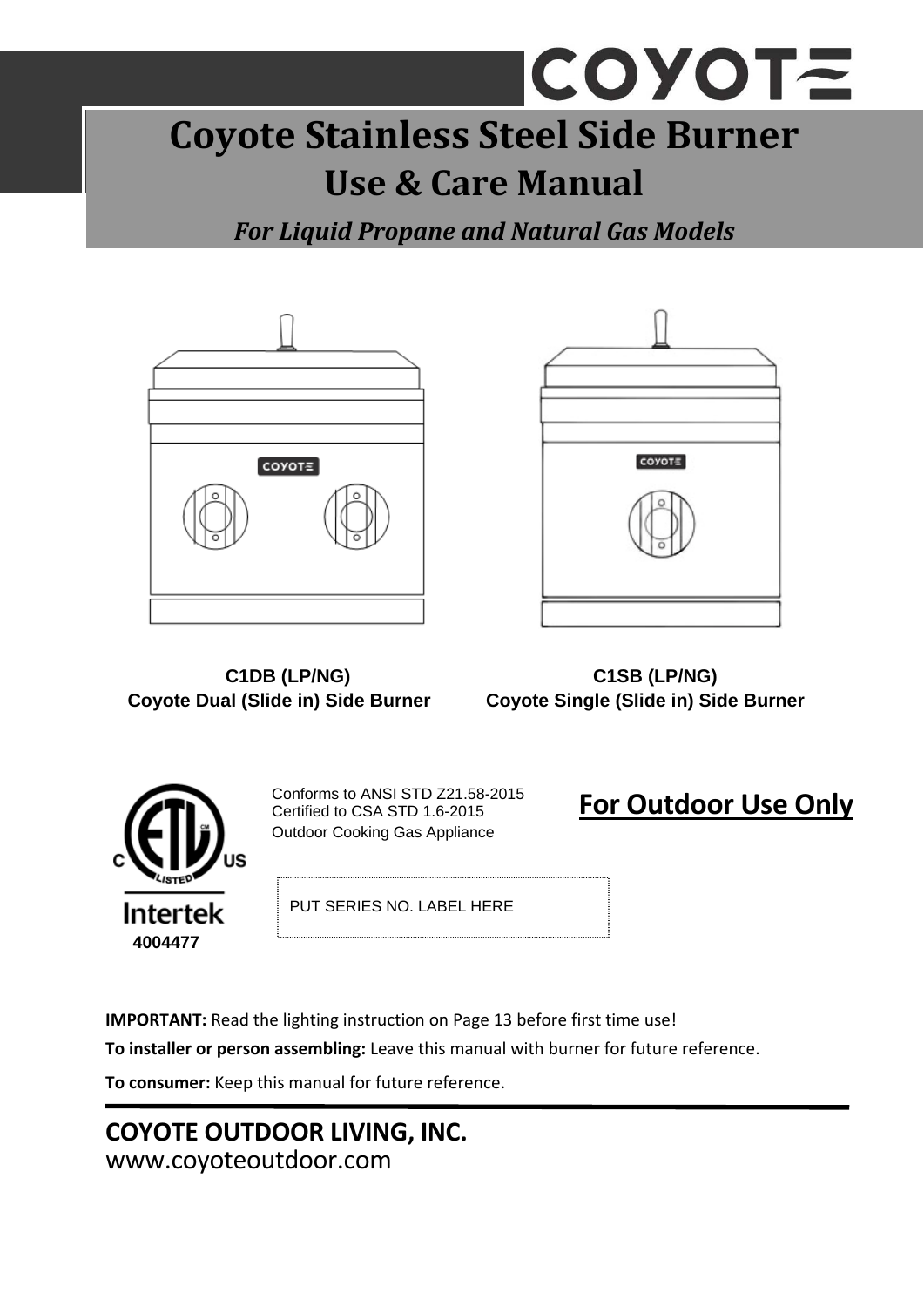### **Welcome & Congratulations**

Congratulations on your purchase of a new side burner! We are very proud of our products and we are completely committed to providing you with the best service possible. Your satisfaction is our #1 priority.

Please read this manual carefully to understand all the instructions about how to install, operate and maintain for optimum performance and longevity.

We know you'll enjoy your new side burner and thank you for choosing our product. We hope you consider us for future purchases.

#### **Please read and save the instructions**

This Manual provides specific operating instructions for your model. Use your side burner only as instructed in this manual. These instructions are not meant to cover every possible condition and situation that may occur. Common sense and caution must be practiced when installing, operating and maintaining any appliance.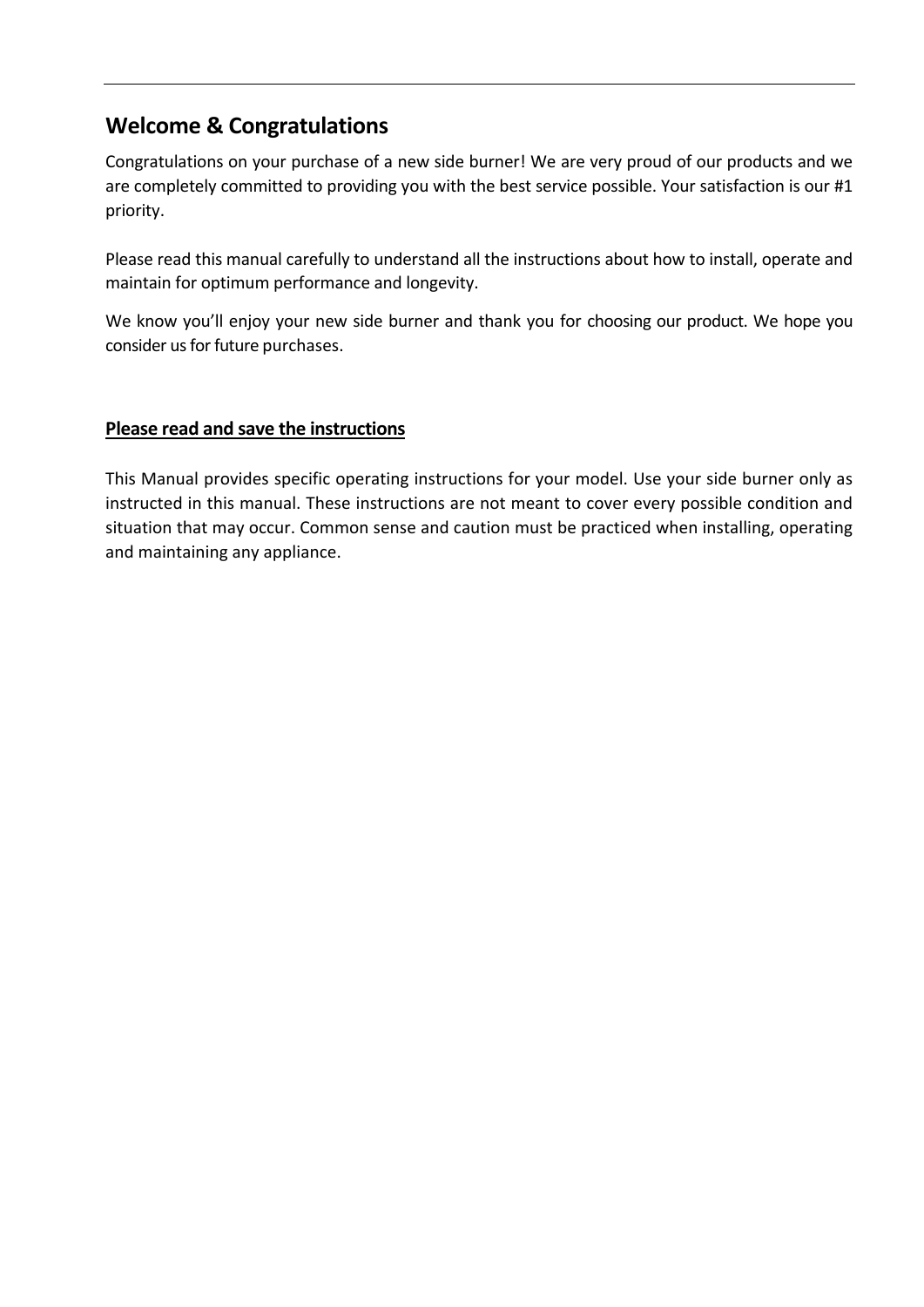### **Table of Contents**

| Locating the Side burner 4    |  |
|-------------------------------|--|
|                               |  |
| Lighting the Side Burner 12   |  |
| Operation and Features14      |  |
| Care & Maintenance 15         |  |
| Troubleshooting Your Burner19 |  |
| Limited Warranty 21           |  |
|                               |  |
|                               |  |

## **Safety Symbols**

### • **WARNING**

**DANGER** indicates an imminently hazardous situation which, if not avoided, will result in death or serious injury.

## • **CAUTION**

**CAUTION** indicates a potentially hazardous situation which, if not avoided, may result in minor or moderate personal injury, or property damage.

### • **WARNING**

**WARNING** indicates a potentially hazardous situation which, if not avoided, could result in death or serious injury.

### • **WARNING**

#### **IF YOU SMELL GAS:**

- 1. Shut off gas to the appliance.
- 2. Extinguish any open flame.
- 3. Open Lid.
- 4. If odor continues, keep away from the

or your life depa appliance and immediately call your gas supplier or your fire department.

### • **WARNING**

#### **WARNING:**

1. DO NOT store or use gasoline or other flammable liquids or vapors in the vicinity of this or any other appliance.

2. An LP cylinder not connected for use shall not be stored in the vicinity of this or any other appliance.

#### **FOR OUTDOOR USE ONLY:**

NEVER operate side burner in enclosed areas, as this could lead to gas accumulating from a leak, causing an explosion or a carbon monoxide buildup which could result in injury or death. DO NOT use your side burner in garages, breezeways, sheds or any enclosed area. NOT FOR USE BY CHILDREN. If these instructions are ignored, a hazardous fire or explosion could result in physical injury, death or property damage!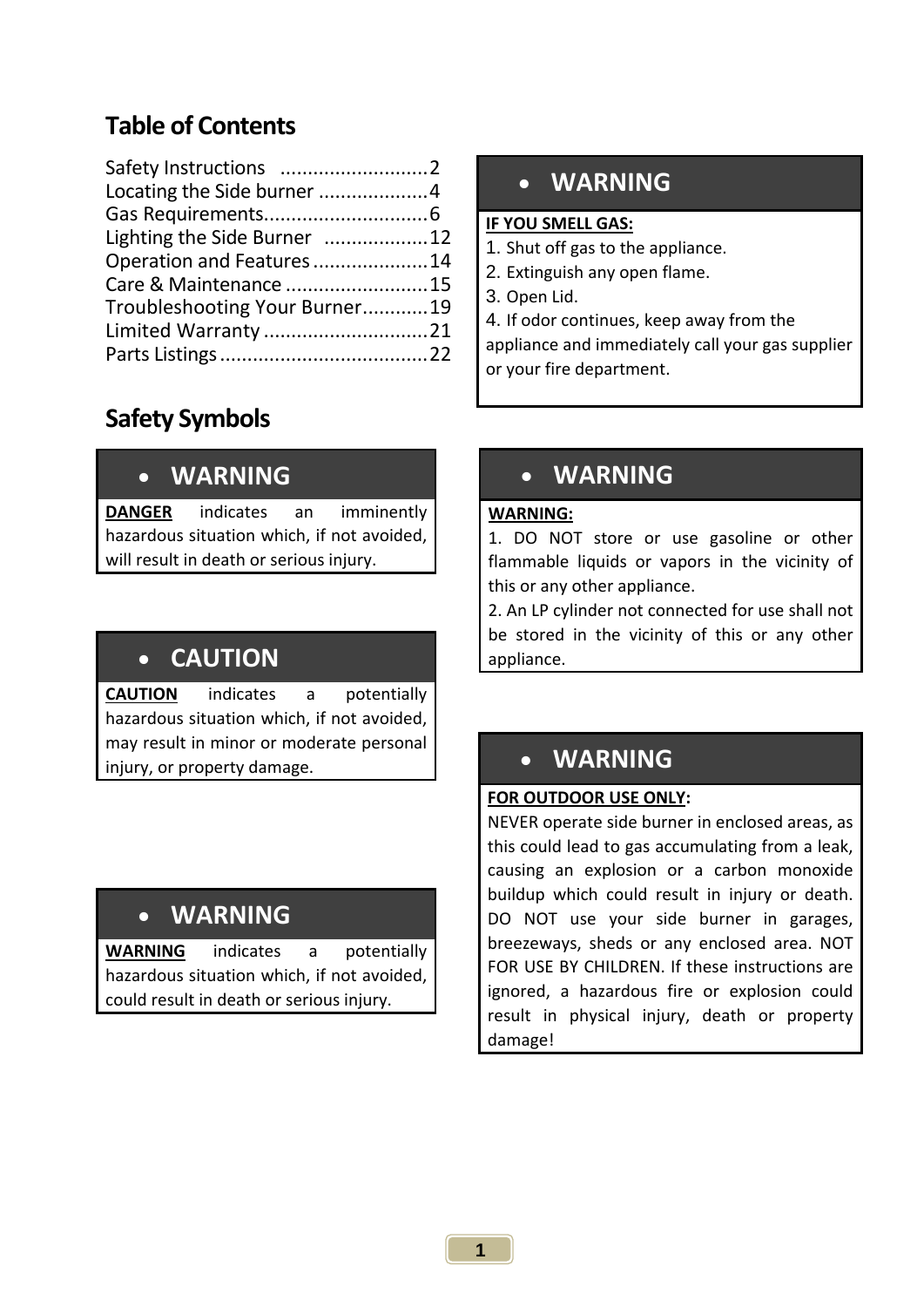## **Safety Instructions**

**WARNING:** Improper installation, adjustment, alteration, service or maintenance can cause injury or property damage. Read the installation, operating and maintenance instructions thoroughly before installing or servicing this equipment.

#### **General Safety Instructions**

- 1. For Household Outdoor Use Only DO NOT use indoors or in any type of enclosed area such as a garage, shed or breezeway. Keep clear of trees and shrubs. The side burners are not intended for installation in or on recreational vehicles, portable trailers, boats or any other moving installation. Not for commercial use.
- 2. The area surrounding your new side burner should be kept clean and free from flammable liquids and other combustible materials such as mops, rags or brooms, as well as solvents, cleaning fluids, and gasoline.
- 3. To reduce the risk of serious or fatal injury from breathing toxic fumes and from explosion and fire as a result of leaking gas, use only outdoors in an open area with good ventilation. Do not obstruct the flow of combustion and ventilation air.
- 4. Never use the side burner in windy conditions. If located in a consistently windy area (oceanfront, mountaintop, etc.) a wind break will be required. Always adhere to the specified clearances listed.
- 5. Do not leave the side burner unattended while cooking.
- 6. Do not use natural gas in a unit designed for liquid propane gas or vice versa.
- 7. Do not use fuel such as charcoal briquettes on the side burner.
- 8. Keep children and pets away from hot burner. DO NOT allow children to use or play near the side burner.
- 9. Never attempt to repair or replace any part of the side burner yourself unless specifically recommended in this manual. All other services should be performed by a qualified service technician.
- 10. Never lean over an open side burner. Do not place clothing or other flammable material on or near the burner. Do not wear loose‐fitting clothes or long sleeves while using the side burner as some fabrics can be highly flammable.
- 11. Have an ABC fire extinguisher accessible. Never attempt to extinguish a grease fire with water or other liquids.
- 12. Never use aluminum foil on the burner grids, this can alter airflow for proper combustion and also build up heat in the control area causing the knobs and igniter to melt.
- 13. When using the side burner, do not touch the burner grid or immediate surroundings as these areas become extremely hot and can cause burns.
- 14. DO NOT allow grease or other hot material dripping from the burner onto valve, hose or regulator, turn off gas supply immediately. After the side burner has cooled, determine the cause and correct it. After cleaning the valve, hose and regulator, perform a leak test before continuing use.
- 15. Do not heat any unopened glass or metal container of food on the side burner. Pressure may build up and cause the container to burst, possibly resulting in serious personal injury or damage to the side burner.
- 16. Keep any electrical supply cords away from water or heated surfaces. Electrical cords should be placed away from walkways to avoid tripping hazard.
- 17. Keep gas supply lines as short as possible.
- 18. Never move the side burner when hot.
- 19. DO NOT use while under the influence of drugs or alcohol.
- 20. DO NOT store a spare gas cylinder under or near your side burner.

**2**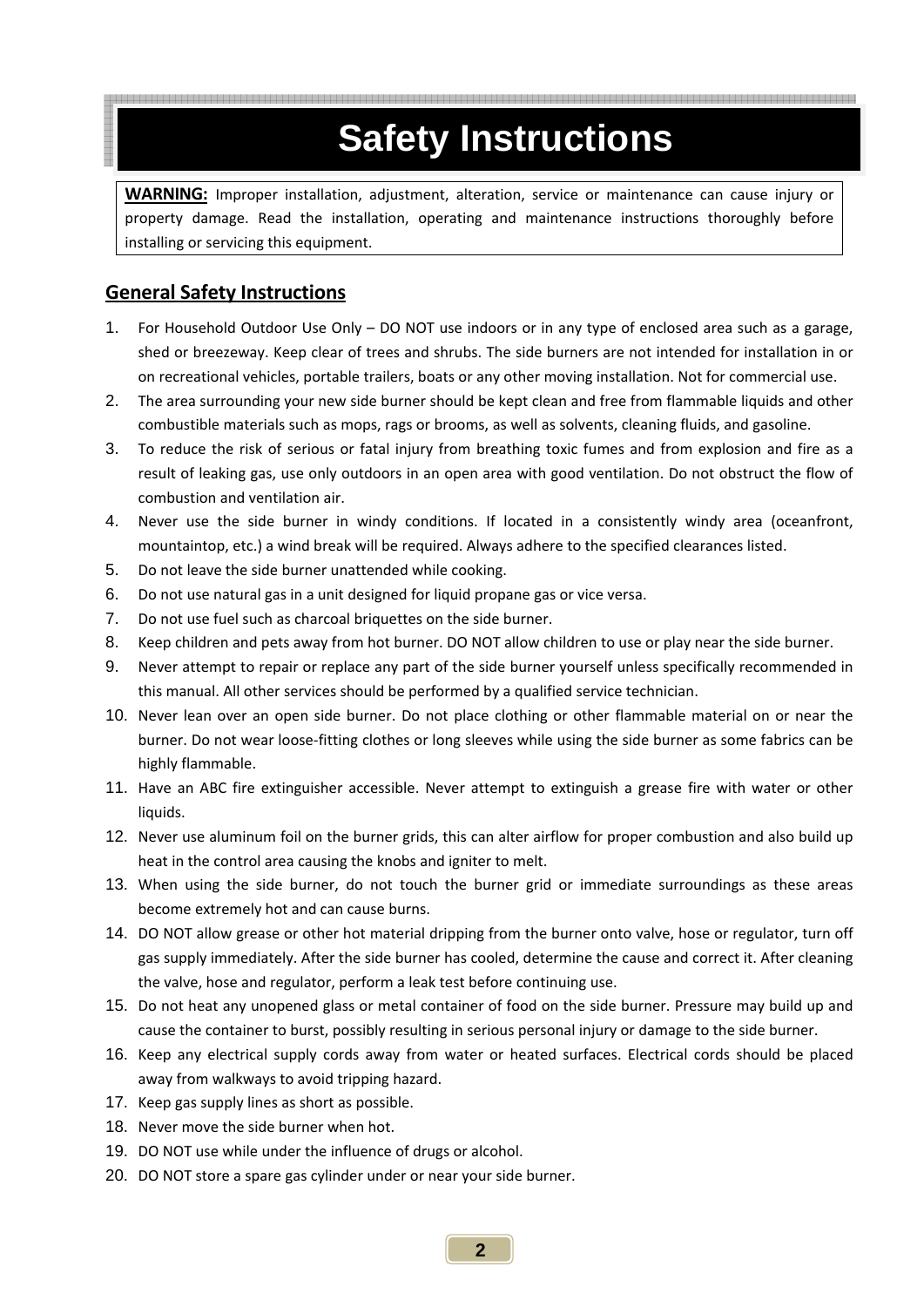- 21. Grease is extremely flammable. Let hot grease cool down before attempting to handle or dispose of it.
- 22. In the event that a burner goes out, turn burner knobs to the full OFF position. Do not attempt to use the side burner until the gas has had time to dissipate.
- 23. Do not use side burner until leak check has been made.
- 24. Turn off the cylinder valve when your side burner is not in use.
- 25. Ensure the control knobs are in "OFF" position when not in use.

**CALIFORNIA PROPOSITION 65 ‐ WARNING:** The burning of gas cooking fuels generates some byproducts which are on the list of substances which are known by the State of California to cause cancer or reproductive harm. California law requires businesses to warn customers of potential exposure to such substances. To minimize exposure to these substances, always operate this unit according to the Use and Care Manual, ensuring you provide good ventilation when cooking with gas.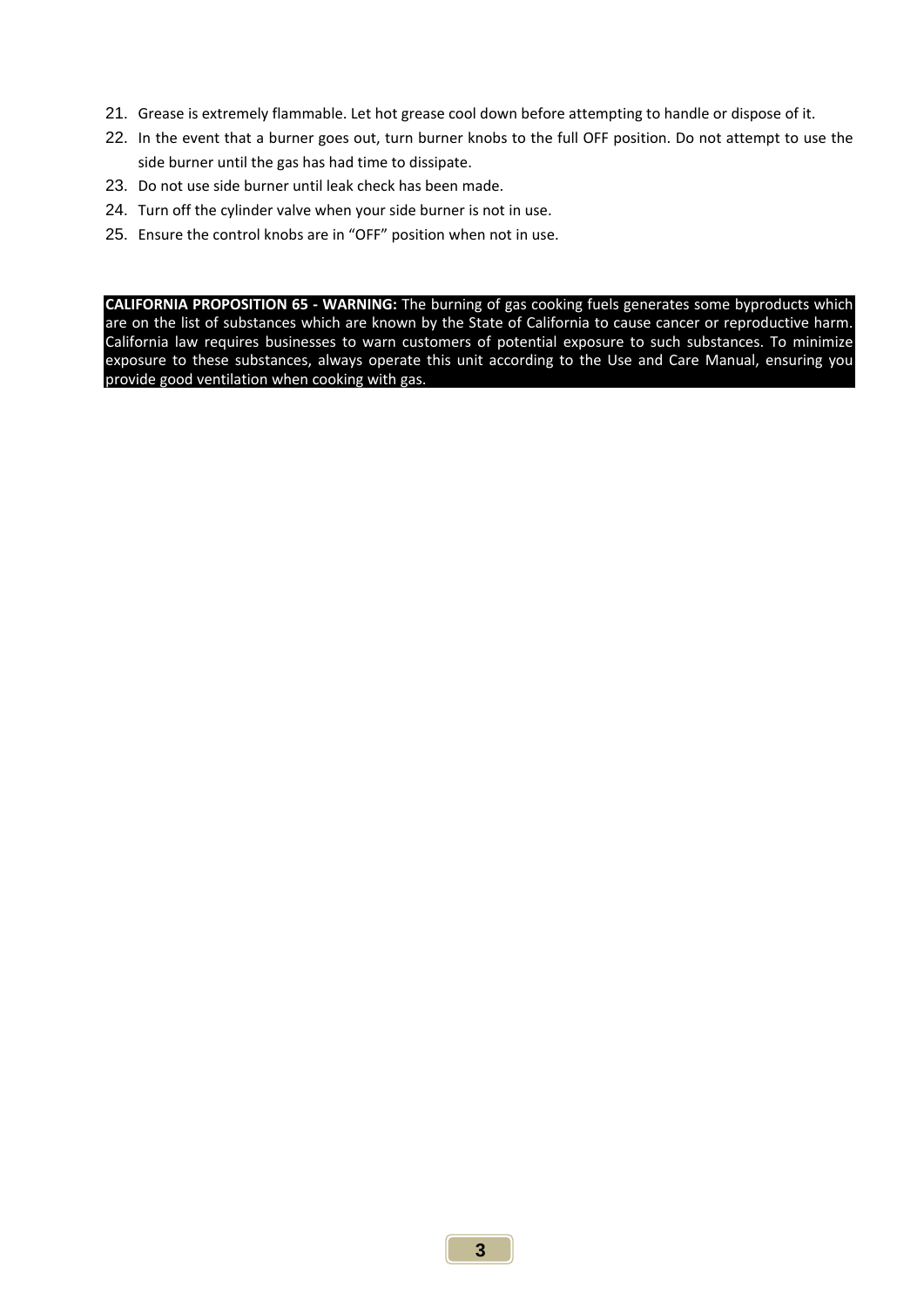## **Locating the Side Burner**

Check your local building codes for the proper method of installation. In the absence of local codes, this unit should be installed in accordance with the *National Fuel Gas Code No. Z223.1‐1998 USA* or *CAN/CGA‐B149.1/.2 Natural Gas/Propane Code (Canada)* latest edition or the *National Electrical Code ANSI/NFPA No. 70* or the *Canadian Electrical Code CSA C22.1, 1990* or latest version.

- Before installing the side burner in enclosures, copy all product information such as model number, serial number and type of side burner (e.g. natural gas or LP) and store information in a safe place.
- If the side burner is installed by a professional installer or technician, be sure that he shows you where your gas supply shut‐off is located. All gas lines must have a shut‐off that is readily and easily accessible. If you smell gas, check for gas leaks immediately. Check only with a soap and water solution. Never check for gas leaks with an open flame.

**Notice:** We strongly recommend professional installation and hookup of the gas side burner. These instructions will provide you with the measurements necessary for you or your builder to construct a masonry structure to house your outdoor gas side burner.

**IMPORTANT:** Gas fittings, regulator, and installer supplied shut-off valves must be easily accessible.

#### **LOCATION OF YOUR SIDEBURNER:**

Locate the side burner only in a well ventilated area. Never locate the side burner in a building, garage, breezeway, shed or other such enclosed areas without an approved ventilation system. During heavy use, the side burner will produce a lot of smoke. Ensure there is adequate area for it to dissipate.

#### **Wind and your Side burner:**

Wind is a huge factor on a gas side burner's performance. If the grill is located in a windy location (hillside, oceanside, patio with constant breeze, etc) then a wind break will be required for proper combustion and cooking to occur.

- o If your only option is to have the side burner in a windy location, build a back splash on your island at least 6" tall to assist in wind diversion.
- o If you have a cart model and are facing a wind problem, point the back with the direction of the wind, so that the gas still flows out of the valves and into the burners.

#### **Clearance**

- TO NON-COMBUSTIBLE CONSTRUCTION: A minimum of 8.5" (217mm) clearance from the back of the side burner is recommended. It is desirable to allow at least 2"(50.8mm) side clearance to non‐combustible construction above the cooking surface for counter space. The side burner can be placed directly adjacent to non‐combustible construction below the cooking surface. The side burner exhausts combustion products and cooking greases to the back. Never locate the side burner where this exhaust will be difficult to clean.
- CLEARANCE TO COMBUSTIBLE CONSTRUCTION: A Minimum of 24" (609.6mm) from the sides and a minimum of 24" (609.6mm) from the back must be maintained from the side burner above and below the cooking surface to adjacent vertical combustible construction.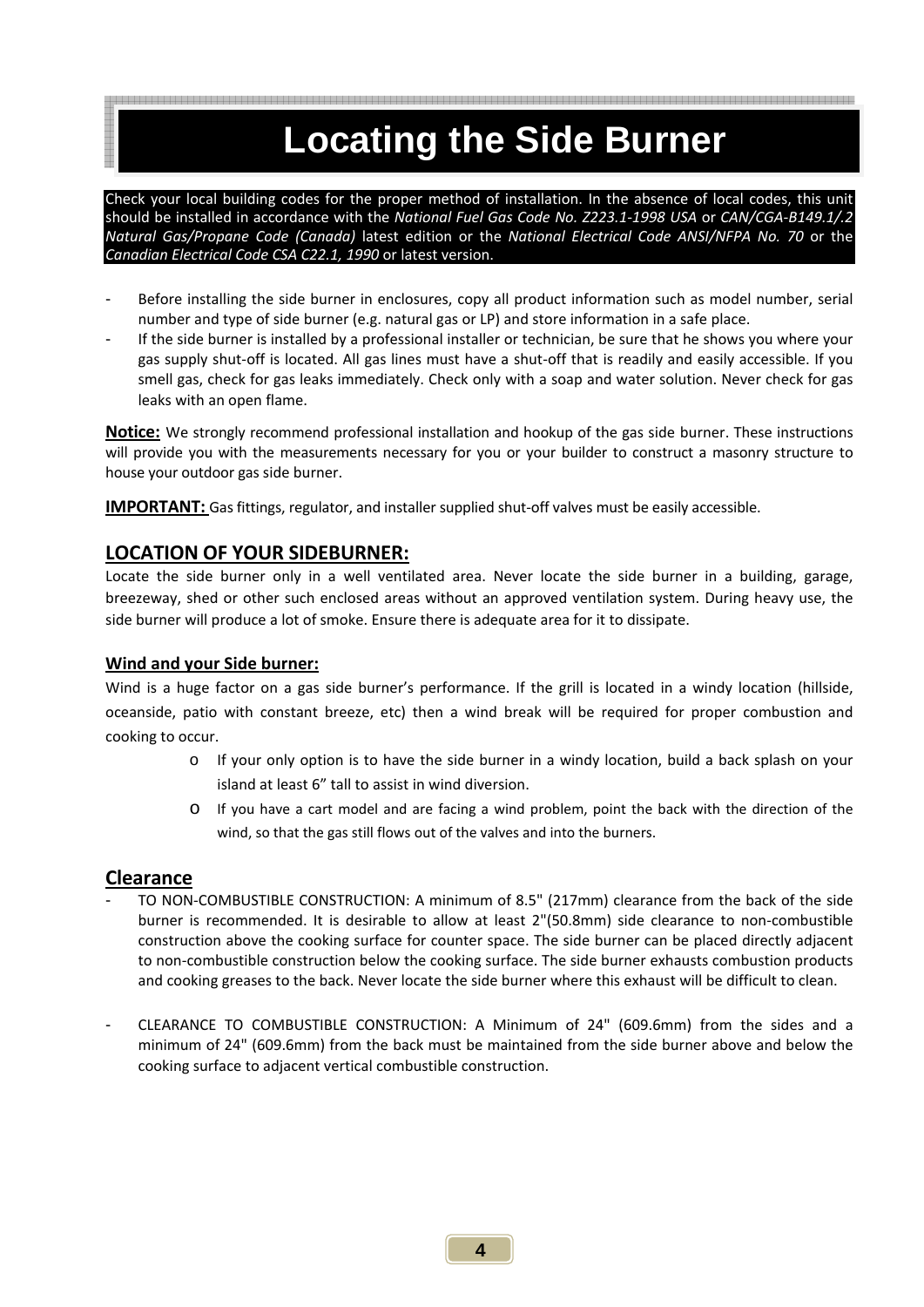

The two top illustrations demonstrate how the slide‐in type unit isdesigned to fit into open‐ front enclosures, and supported at the Countertop.

**Do not install this unit under unprotected flammable surfaces. Do not install or use this appliance** inside a building, garage, or any other covered area. It must not be used in or on recreational vehicles **or boats.**

**INSTALLER NOTE:** This unit should be installed so that it can be removed at a later date if factory service is required.Any protrusion into the side burner enclosure may prevent the unit from sliding into place.

#### **ENSURING PROPER COMBUSTION AIR AND COOLING AIR FLOW**

You must maintain proper air flow for your side burner to perform as it was designed. If airflow is blocked, overheating and poor combustion will result. Make sure not to block the 1" front air inlet along the bottom of the face or more than 75% of the support grid surface with pans or griddles.

#### **For Built‐in Installations**

A side burner is designed for easy installation into masonry enclosures. For non‐combustible applications, the side burner drops into the opening (**as shown in cut‐out detail ‐ Fig. A**) above or below depending on space, and hangs from its counter top trim. A deck is not required to support it from the bottom.

- Two ventilation holes, of at least 20 sq inches in size, must be present to help release any gas from a leak.
	- As Propane is heavier than air, locate your vents at the tank valve height or lower
- The deck ledges and counter should be flat and level in reference to the floor.
- **LP TANK STORAGE AREA MUST BE ISOLATED FROM SIDE BURNER AND VENTED.**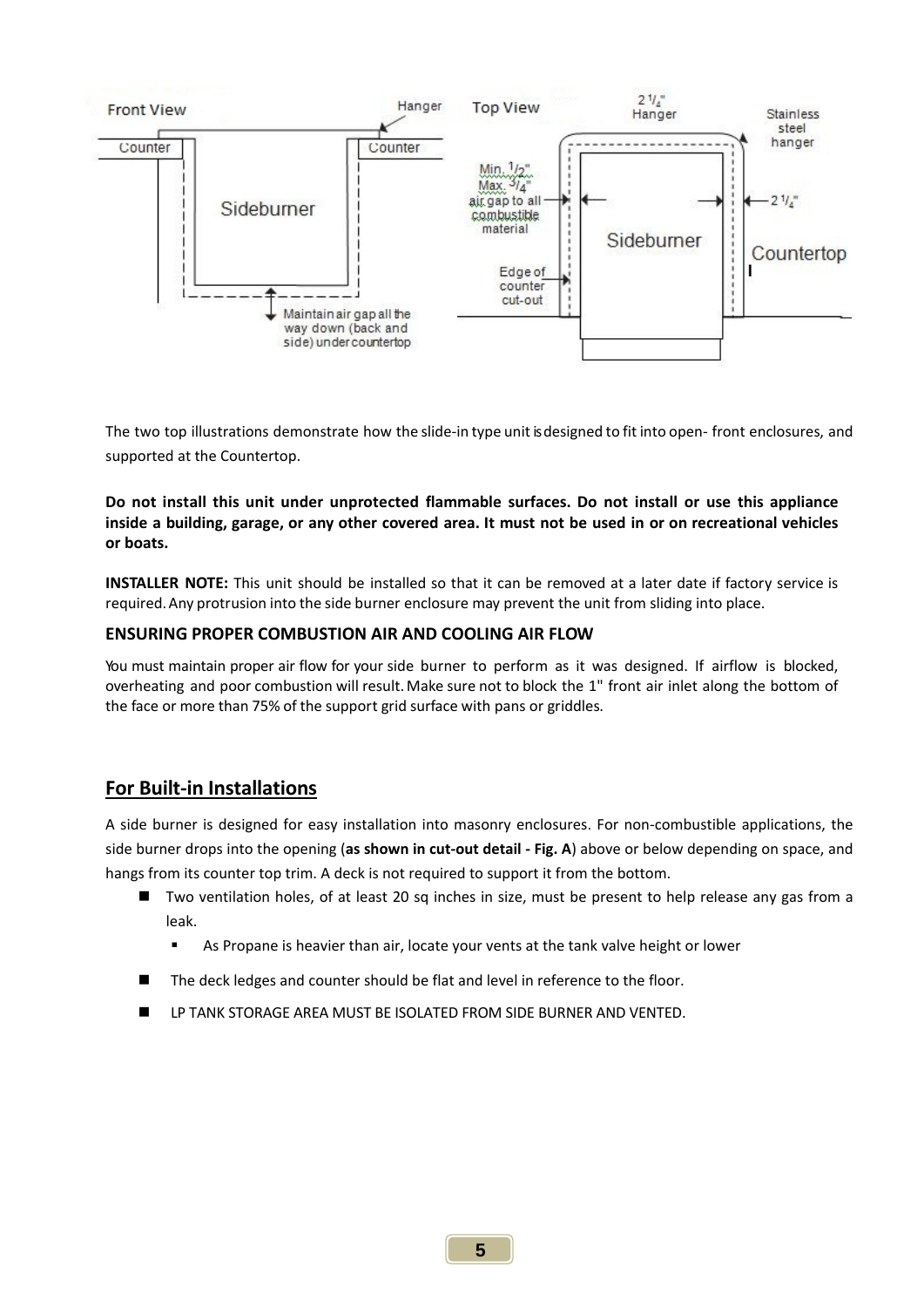

|                      | <b>WIDTH</b>    | <b>DEPTH</b>    | <b>HEIGHT</b>   |  |
|----------------------|-----------------|-----------------|-----------------|--|
| <b>Double Burner</b> | 12 1/2" (318mm) | 20 1/2" (521mm) | 10 1/4" (260mm) |  |
| <b>Single Burner</b> | 10 1/2" (267mm) | 14" (356mm)     | 10 1/4" (260mm) |  |

## **Gas Requirements**

**NOTE: Always have a qualified service technician perform difficult conversions or modifications.** 

**WARNING: Never attach an unregulated gas line to the appliance. Connection to an unregulated gas line can cause excessive heat or fire.**

**IMPORTANT:** Before connecting side burner to gas source, make sure burner control knobs are in "OFF"

position. Verify the type of gas supply to be used, either natural or LP, and make sure the marking on the appliance rating label agrees with that of the supply.

All pipe sealants must be an approved type and resistant to the actions of LP gas. Never use pipe sealant on flare fittings. The installation of this appliance must conform with local codes or, in the absence of local codes, with either *National Fuel Gas Code, ANSI Z223.1/ NFPA 54, Natural Gas and Propane Installation Code, CSA B149.1,* or *Propane Storage and Handling Code, B149.2,* or the *Standard for Recreational Vehicles, ANSI A 119.2/ NFPA 1192M,* and *CSA Z240 RV Series, Recreational Vehicle Code,* as applicable.

**WARNING:** Gas valves are preset at the factory to operate on LP or natural gas. If you wish to convert, be sure to contact your dealer FIRST!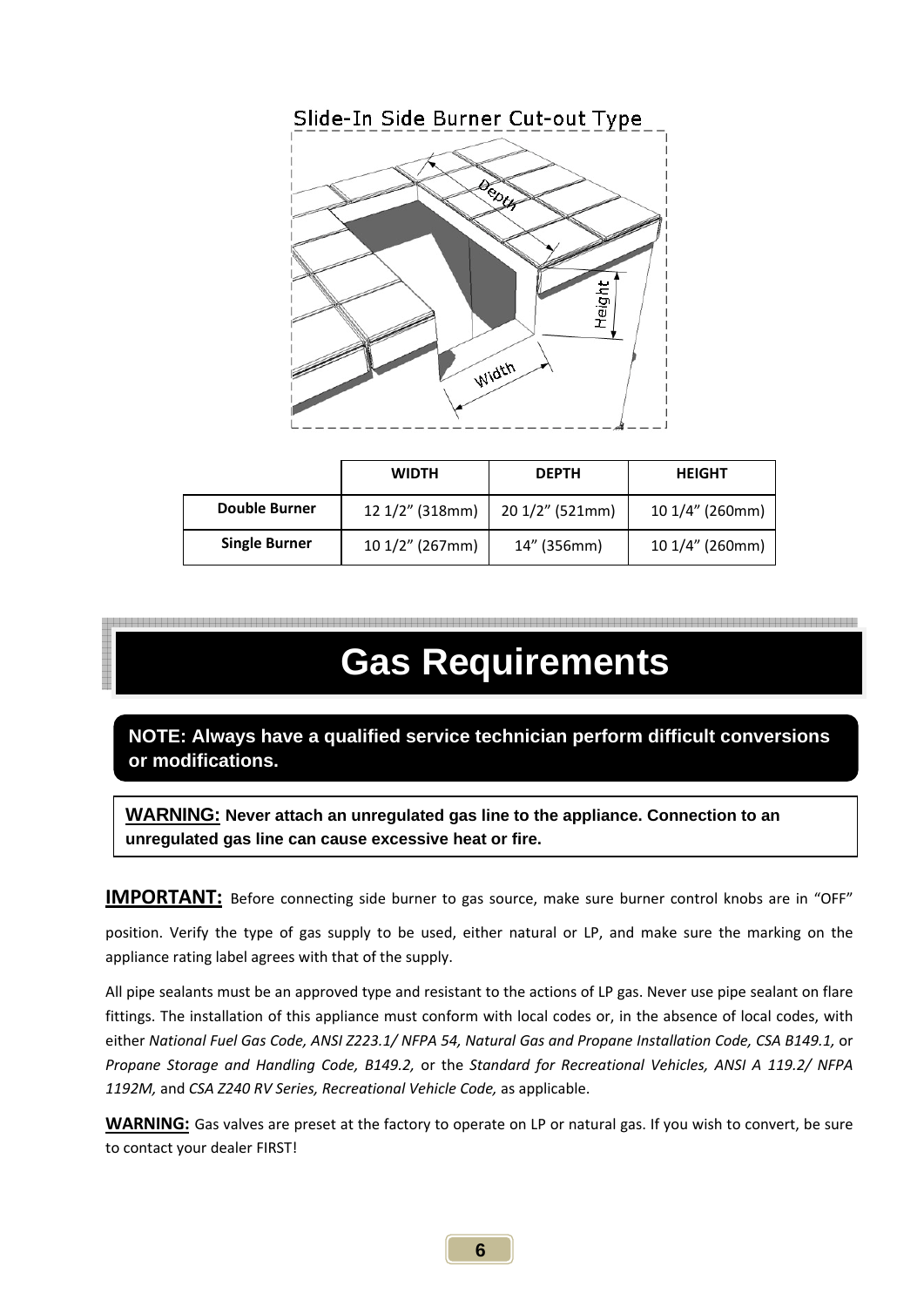## **LP Gas Hook-up**

This propane gas side burner is designed to operate on propane gas ONLY, at a pressure regulated at 11"(279.4mm) water column (W.C.) when equipped with the correct propane orifices on the valves and a propane regulator on the supply line regulated at the residential meter. The LP gas side burner is designed to be used with a standard 20 lbs gas cylinder and must be constructed and marked in accordance with specifications of the US Department of Transportation for propane gas cylinders.

Always keep cylinder securely fastened in an upright position. Never connect an unregulated propane gas cylinder to the side burner.

Do not subject propane cylinders to excessive heat.

**CAUTION:** Never store a LP gas cylinder inside a building or in the vicinity of any gas-burning appliance.

#### **Cylinder Specifications**

- Any L.P. gas supply cylinder used with this appliance must be approximately 12 inches diameter and 18 inches high. The maximum fuel capacity is 80% and is approximately 20 Shutoff pounds of propane.
- The L.P. cylinder must have a shut-off valve (see picture) terminating in a Type 1 L.P.
- A Type 1 compatible cylinder with a Type 1 cylinder valve has a back‐check valve which does not permit gas flow, until a positive seal has been obtained.
- The cylinder must be arranged for vapor withdrawal. It must also include a collar to protect the cylinder valve. A safety relief device having direct communication with the vapor space of cylinder must be provided. This will expel high pressure gas if the cylinder is overfilled or overheated which could result in fire or explosion.
- All L.P. gas cylinders used with this appliance shall be constructed and marked in accordance with the specifications for L.P. gas cylinders of the U. S. Department of Transportation (DOT) or the *National Standard of Canada, CAN/CSA‐B339*, Cylinders, Spheres and Tubes for Transportation of Dangerous Goods; and Commission, as applicable; and shall be provided with a listed overfilling prevention device.
- Read labels on the L.P. Gas Supply Cylinder.
- New cylinders are always shipped empty for safety.
- Allow only qualified L.P. gas dealers to fill or repair your L.P. gas supply cylinder.
- Inform the gas dealer if it is a new or used cylinder to be filled.
- After filling, have the gas dealer check for leaks and to see that the relief valve remains free to function.

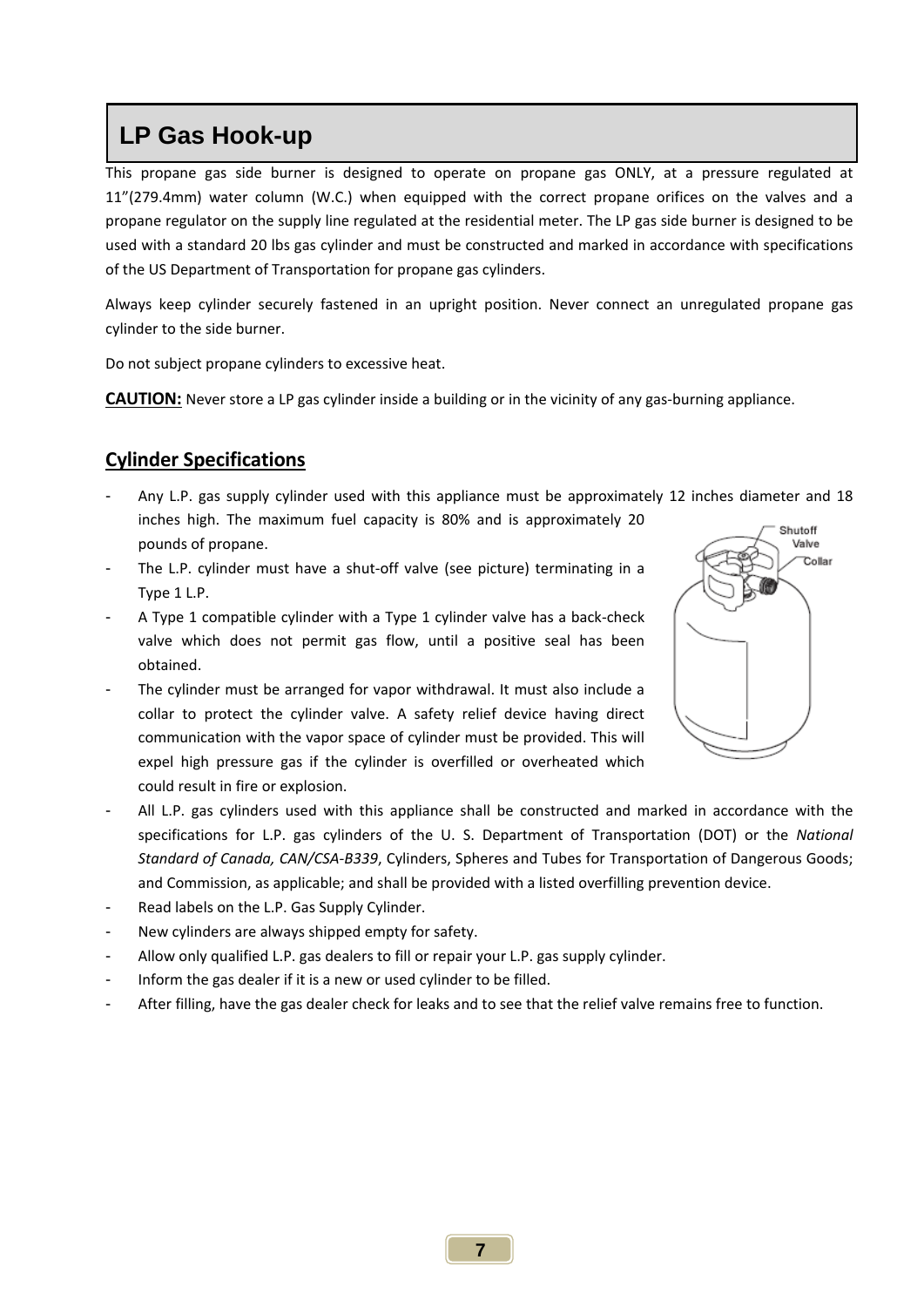#### **Hose and Regulator**

The Type 1 connection system has the following features:

- The system will not allow gas to flow until a positive connection has been made.
	- **NOTE: The cylinder control valve must be turned off before any connection is made or removed.**
- The system has a thermal element that will shut off the flow of gas in the event of a fire.
- The system has a flow limiting device which, when activated, will limit the flow of gas to 10 cubic feet per hour.
- **NEVER** use side burner without leak testing this connection.

#### **LP (Propane) Gas Supply Connection**

- 1. The tank valve should be in the "OFF" position. If not, turn the knob clockwise until it stops.
- 2. Make sure all burner valves are in the "OFF" position.
- 3. Always connect the gas supply regulator as follows:

Insert the regulator inlet into the tank valve and turn the coupling nut clockwise until the coupler tightens up (see picture). Do not over tighten the coupler. Turn the main tank valve on and turn the burner control valves on

the unit to the "HIGH" position for about 20 seconds to allow the air in the system to purge before attempting to light the burners.

**WARNING:** Always take a leak test before lighting the side burner to prevent a possible fire or explosion. Never store a spare propane cylinder in the vicinity of this side burner, or in the vicinity of any other potential heat source.

### **PRE‐OPERATION LEAK TESTING**

#### **DANGER**

- 1. Do not insert any tool into the valve outlet or safety relief valve. You may damage the valve and cause a leak. Leaking propane may result in explosion, fire, severe personal injury, or death.
- 2. If a leak is detected at any time or you cannot stop a gas leak, immediately close pipeline valve and call LP gas supplier or you fire department!
- 3. Check all gas supply fittings before each use and each time the gas supply cylinder is connected to the regulator. Have a qualified service technician leak test the side burner any time a part of the side burner system is replaced.

#### **WARNING**

Never attempt to attach this side burner to the self‐contained LP gas system. Do not use side burner until leak testing.



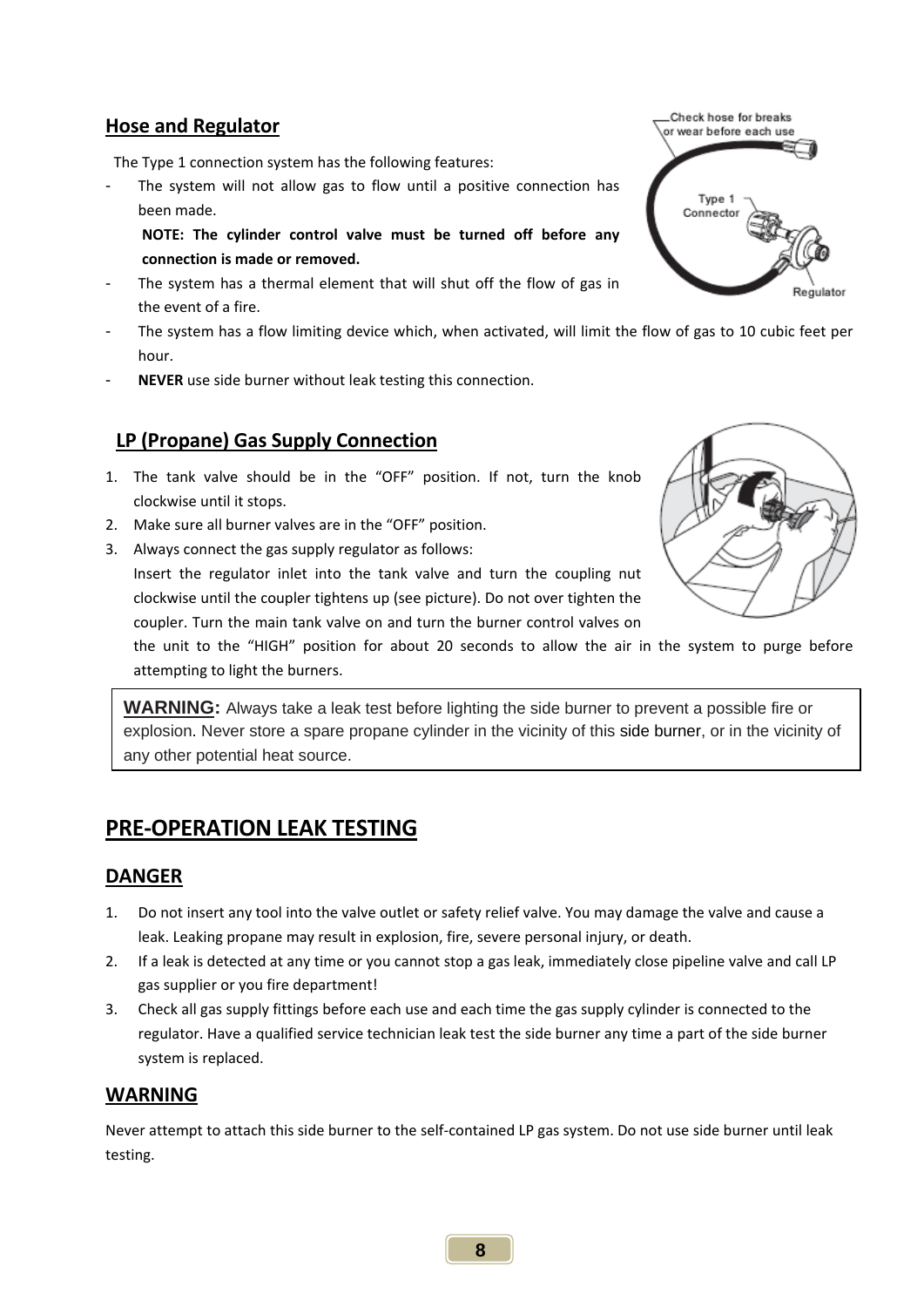#### **Before Testing**

DO NOT smoke while leak testing. Extinguish all open flames. Never leak test with an open flame. Mix a solution of equal parts mild detergent or liquid soap and water.

#### **Leak Testing Valves, Hose and Regulator**

- 1. Turn all side burner control knobs to OFF.
- 2. Be sure hose is tightly connected to LP tank.

3. Completely open LP tank valve by turning cylinder valve knob counterclockwise (right to left). If you hear a rushing sound, turn gas off immediately. There is a major leak at the connection. Correct before proceeding by calling franchiser for replacement parts.

4. Brush soapy solution onto areas where bubbles are shown in LP tank (see picture).

5. If "growing" bubbles appear, there is a leak. Close LP tank valve immediately and retighten connections. If leads cannot be stopped do not try to repair. Call franchiser for replacement.



6. Always close LP tank valve after performing leak test by turning cylinder valve knob clockwise.

**NOTE:** When leak testing this appliance, make sure to test and tighten all loose connections, including the side burner. A slight leak in the system can result in a low flame, or a hazardous condition.

gas tanks now come equipped with a leak detector mechanism internal to the tank; when gas is allowed to escape rapidly, it shuts off the gas supply. A leak may significantly reduce the gas flow making the side burner difficult to light or causing low flames.

#### **LP Gas Supply Cylinder Disconnection**

- 1. Turn the burner valves off.
- 2. Turn the tank valve off. (Turn clockwise to stop).
- 3. Detach the regulator assembly from the tank valve by turning the quick coupling nut counterclockwise.

#### **LP Tank Removal, Transport and Storage**

- Turn OFF all control knobs and LP tank valve. Turn coupling nut counterclockwise by hand only ‐ do not use tools to disconnect. Lift LP tank wire upward off of LP tank collar, then lift LP tank up and off of support bracket. Install safety cap onto LP tank valve. Always use cap and strap supplied with valve. Failure to use safety cap as directed may result in serious personal injury and/or property damage.
- A disconnected LP tank in storage or being transported must have a **safety cap** installed (as shown). Do not store an LP tank in enclosed spaces such as a carport, garage, porch, covered patio or other building. Never leave a LP tank inside a vehicle which may become overheated by the sun.
- Do not store LP tank in an area where children play.

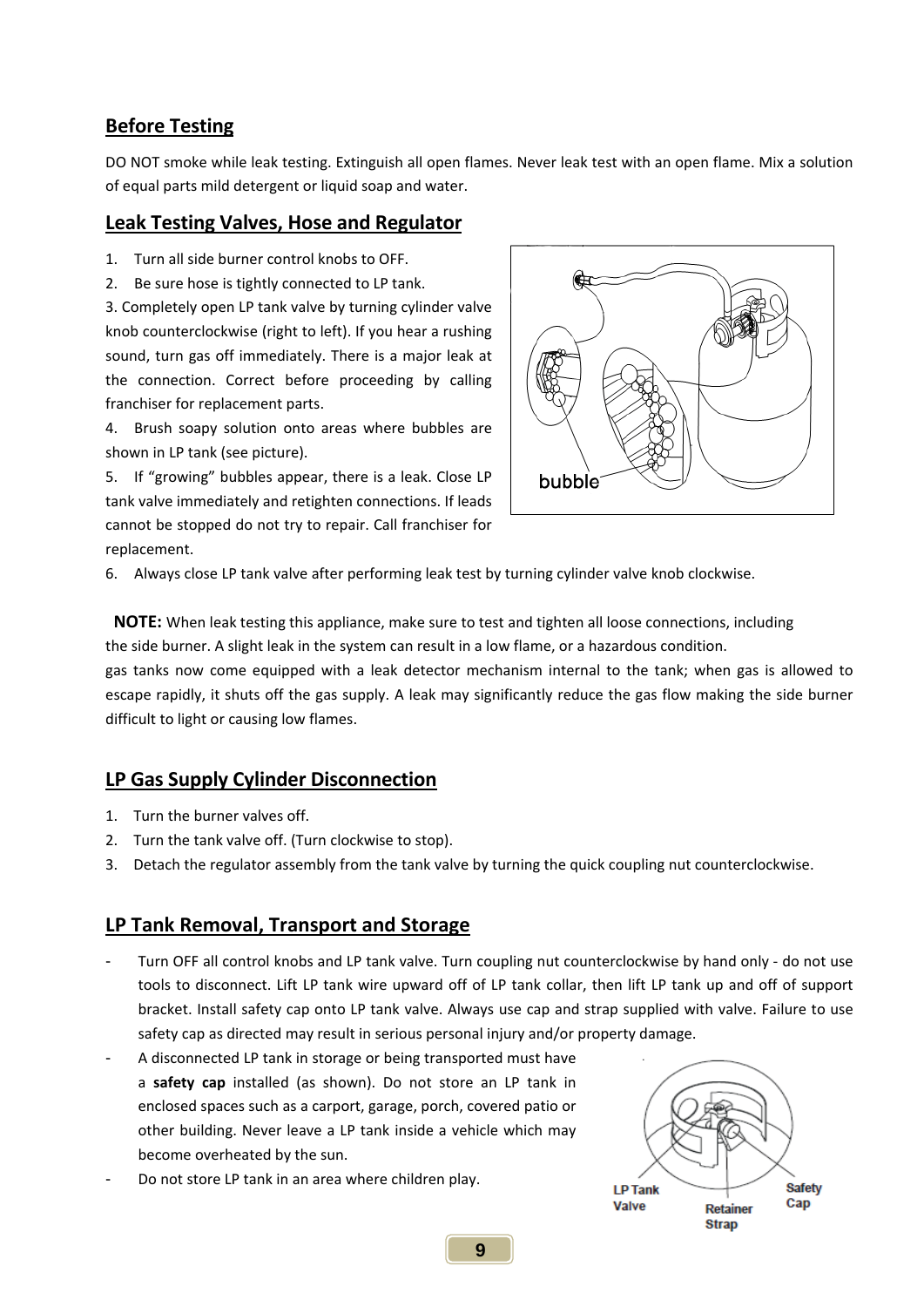#### **LP Tank Filling**

- Use only licensed and experienced dealers.
- LP dealer must purged tank before filling.
- Dealer should NEVER fill LP tank more than 80% of LP tank volume. Volume of propane in tank will vary by temperature.
- A frosty regulator indicates gas overfill. Immediately close LP tank valve and call local LP gas dealer for assistance.
- Do not release liquid propane (LP) gas into the atmosphere. This is a hazardous practice.
- To remove gas from LP tank, contact an LP dealer or call a local fire department for assistance. Check the telephone directory under "Gas companies" for nearest certified LP dealers.

#### **LP Tank Exchange**

- Exchange your Type 1 cylinder with OPD safety feature‐equipped ONLY.
- Always keep new and exchanged LP tanks in upright position during use, transit or storage. Leak test new and exchanged LP tanks BEFORE connecting to burner.

#### **Large Capacity Propane Tanks and Homes:**

- LP (Liquid Propane) Coyote Grills can be installed into propane fueled houses. Meaning that if your entire house is plumbed for propane and you have an exterior connection for such use, then a standard LP side burner from Coyote will meet your needs, regardless of the size. Any appliance can be installed if installed properly! That is the Coyote way!
	- o Coyote does not supply any gas fittings or lines, other than the regulator needed within the grill box
	- o All Coyote LP Side burners come with a 20lb tank regulator. This regulator can not be used or modified to work on any other setup.
		- If you are running off of a large capacity tank (more than 20lbs), then an "in-line" LP regulator is needed, Coyote Customer Service must be contacted to assist with this situation.
	- o As counties vary from state to state, it is upon the owner/installer to ensure that all county, state and federal codes are followed for any gas installation.

## - **Natural Gas Hook-up**

Always check the rating plate to make sure the gas supply you are hooking up to is the gas type the grill is manufactured for.

This natural gas side burner is designed to operate on natural gas ONLY, at a pressure regulated at 4" (101.6mm) water column (W.C.) when equipped with the correct natural gas orifices on the valves and a natural gas regulator on the supply line regulated at the residential meter.

**IMPORTANT:** Never connect the grill to an unregulated gas supply.

Natural gas connections must be performed by a licensed contractor or local gas company representative.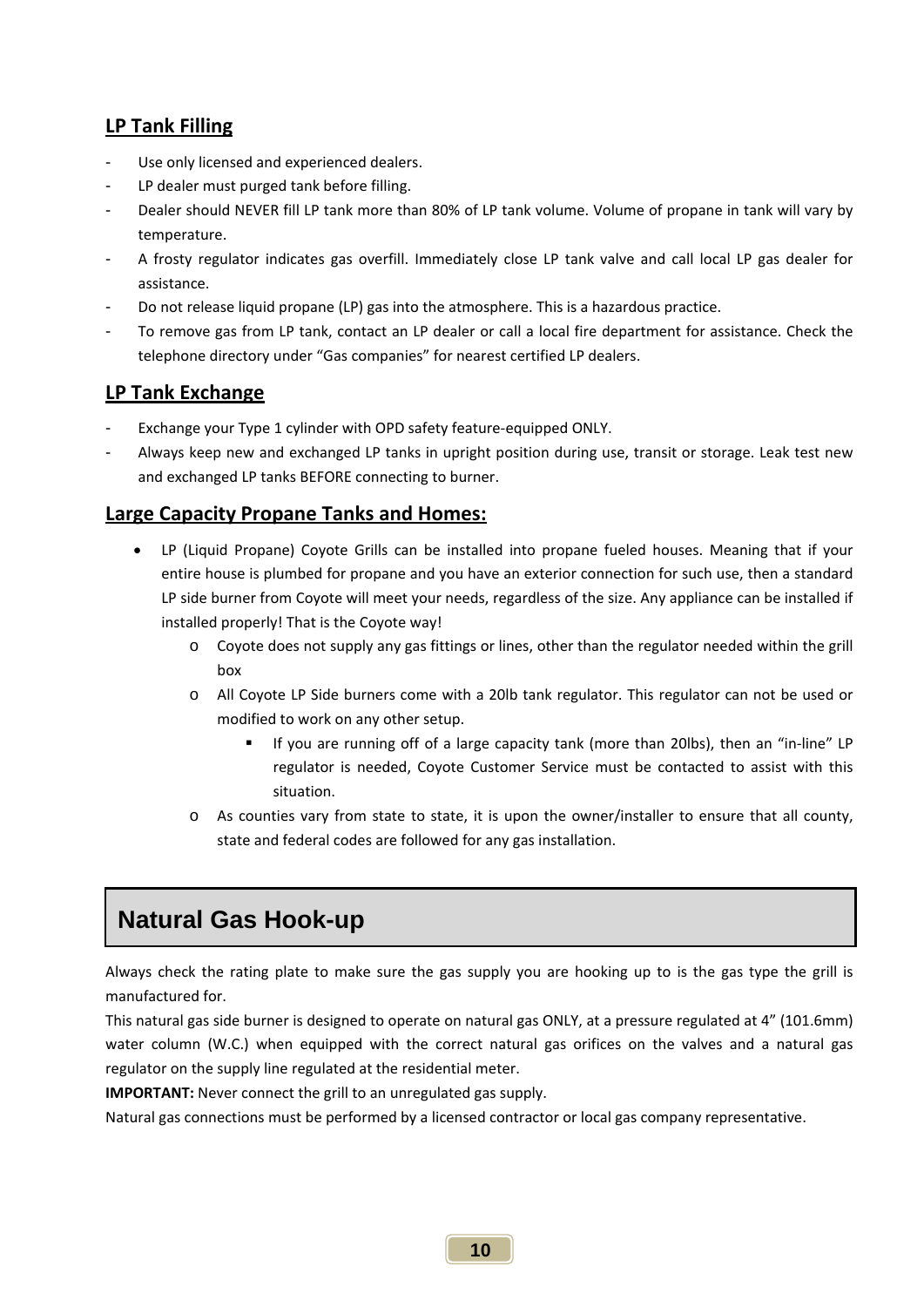#### **Natural Gas Regulator**

**IMPORTANT: NEVER** use side burner without leak testing this connection.



Natural gas regulator model: GR120

Gas pressure: 4" (101.6mm)

Maximum rate working pressure: 1/2 Psig

#### **Natural Gas Supply and Connection**

- 1. Make sure all burner valves are in the "OFF" position
- 2. All NG units need to have a regulator and shut-off valve on the supply line.
- 3. All Pipe threads need to have proper, gas rated, outdoor rated thread sealant. Flare ends do not need or utilize pipe sealant.
- 4. Your NG Coyote side burner comes with a  $\frac{y}{x}$  regulator, along with a 18" black hose.
	- a) You need to seal the regulator to the hose using your pipe sealant.
	- b) Then attach the flare end to your manifold line, with no pipe sealant.
	- c) Next, attach your next connection hose (not included) to the other side of the NG regulator (it is also ½" MIP)
		- i. We suggest using ½" stainless steel corrugated hoses for all NG Grills
	- ii. Make sure that you purchase a hose of adequate length and capacity for the intended application.
	- d) Connect the other end of this hose, to your shut off valve
		- i. Depending on your choice of hose and shut‐off, the nipple going into the shut‐off valve may vary.
	- e) Test all connections for leaks with a soap and water solution.
- 5. If you are also using a grill on the same supply line, then you will need to add in the appropriate tee for your connections.
	- a) You can utilize one regulator to operate the Grill and Side Burner both, as long as it is placed before the tee.
	- b) You will also want to verify your gas pressure is great enough to operate both pieces of equipment from the same supply line.

#### **High Elevation Installation and Use**

Coyote Side burners are designed to operate most efficiently at 0‐2000 feet above sea level. From 2000‐4000 feet above sea level you will not notice any substantial decrease in your heat, although more gas is combusting within the burners due to less oxygen. Above 4000 feet, you may experience a little longer cooking time on your grill than you would experience at sea level. But again, this is just due to the air/fuel mixture taking place within the burners. If any problems or concerns exist about your location or elevation, please contact Coyote Customer Service for assistance.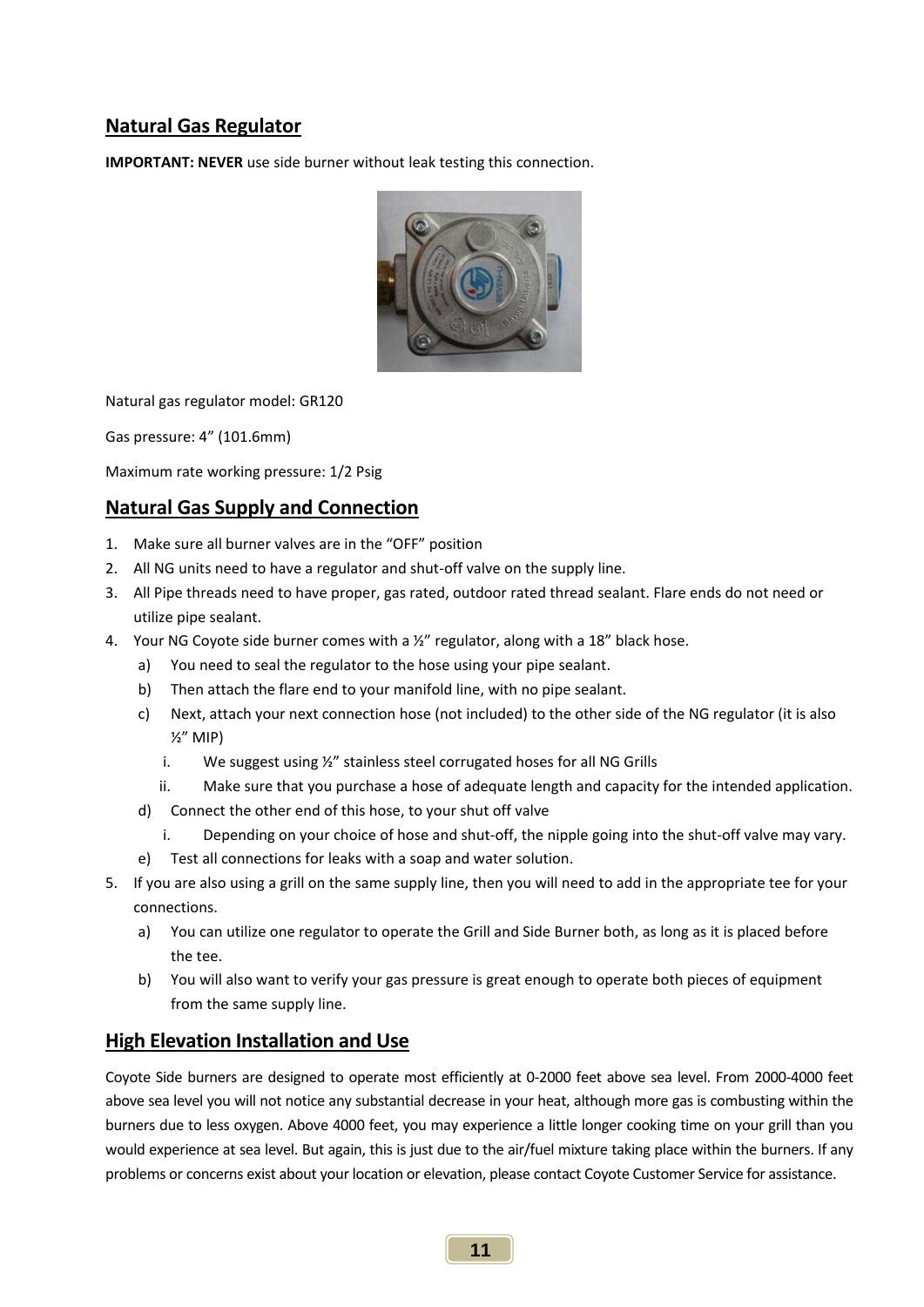## **Lighting the Side Burner**

#### **DANGER**

• Failure to open the lid while igniting the burners, or not waiting 5 minutes to allow the gas to clear if the barbecue does not light, may result in an explosive flame-up which can cause serious bodily injury or death.

#### **WARNING**

- DO NOT use the burner if gas odor is present.
- DO NOT stand with head, body, or arms over the burner when lighting.
- Inspect the hose before using the burner. If there is excessive abrasion or wear, or if the hose is cut, it must be replaced prior to the outdoor cooking gas appliance being put into operation. The replacement hose assembly shall be that specified by the manufacturer.
- Ensure the area around the burner is clear of flammable substances such as gasoline, yard debris, wood, etc.
- Ensure there is no blockage of the airflow through the vent space located below the face of the unit.

#### **GENERAL RULES**

#### **Do not leave the side burner unattended while cooking!**

- Make sure the burner has been leak tested and is properly located.
- Light the burners using the instructions provided in this manual.
- Adjust heat settings to your desired cooking temperature.
- Allow burners to cool down, wipe off any splatters or grease.
- Do not put a cover on the side burner while it is still hot as it could start a fire.

**NOTE:** If for some reason, igniters fail to light, burners can be lit with a gas lighter.

**NOTE: To light gas burner with a gas lighter**, make sure the side burner has been leak tested and burners are properly located. Remove the cooking grid from the burner you wish to light. Insert long‐necked gas lighter placing near to burner ports. Press in the control knob and rotate left to "HIGH" setting to release gas. Turn on the button on gas lighter, burner should light immediately. Place back the cooking grid and adjust burners to desired cooking temperature.



**Keep any electrical supply cords and the fuel supply hose away from any heated surfaces.**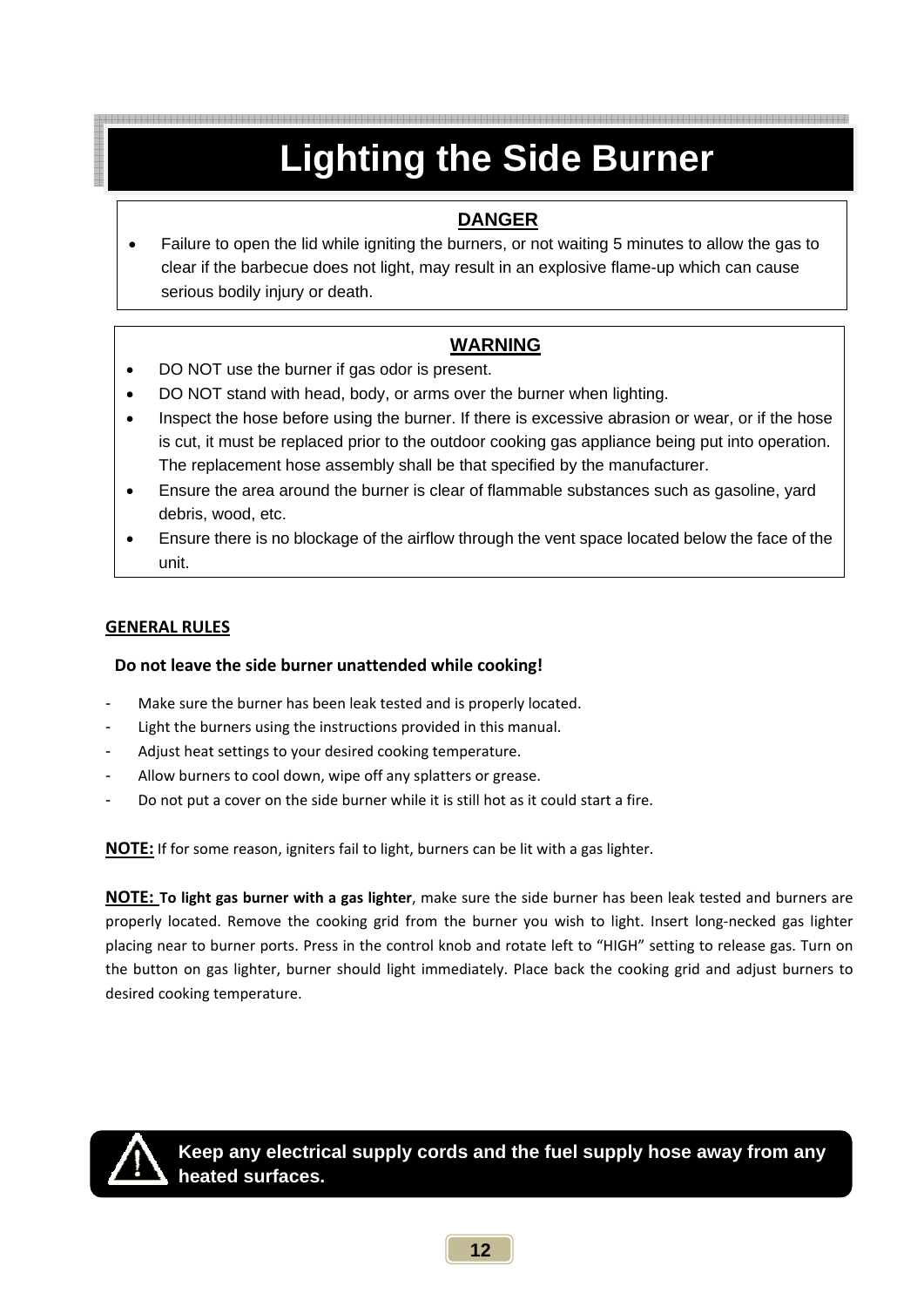## Lighting Instructions





#### **Using the Ignition System:**

- 1. Open the lid.
- 2. Keep your body, arms and face as far away from the burners and cooking surface as possible
- 3. Depress and rotate the knob counter clockwise to the "High" position.
	- a. As you are nearing the "High" position, you will notice the valve getting tougher to turn. This is the spring inside the valve building up energy to create the spark. Once you hear a click, the igniter has fired the spark and you must turn the valve completely off to generate another spark.
	- b. Do not turn the knob too fast, as you need the gas to travel into your manifold, then to your valve and finally into the burner where it will meet the spark from the igniter (at the front of the burner). Alternatively, if you turn it too slow, you can cause a build up of gas in the side burner and create a large flash when it ignites.
- 4. If the burner does not catch on the first attempt, try again immediately but be very aware of any gas building up inside the side burner. If the side burner does light after three consecutive attempts, turn the valves to the "Off" position and allow the side burner to clear of any built up gas for 5 minutes.
- 5. If at this point the side burner will still not ignite, you can try the manual lighting process below with a long stem lighter and you can also contact Coyote Customer Service for further assistance to troubleshoot your side burner.
- 6. To turn the side burner "Off," you simply turn each knob clockwise until it can not turn anymore. It is also normal to experience a popping noise when the burners are turned off abruptly.

#### **Manually Lighting the Burners:**

- If for some reason, igniters fail to light, burners can be lit with a gas lighter.
	- o **To light gas side burner with a gas lighter**, make sure the side burner has been leak tested and burners can be properly located. Insert long‐necked gas lighter, placing it near the burner ports. Press in the far right control knob and rotate left to "HIGH" setting to release gas. Turn on the button on gas lighter, burner should light immediately. Adjust burners to desired cooking temperature.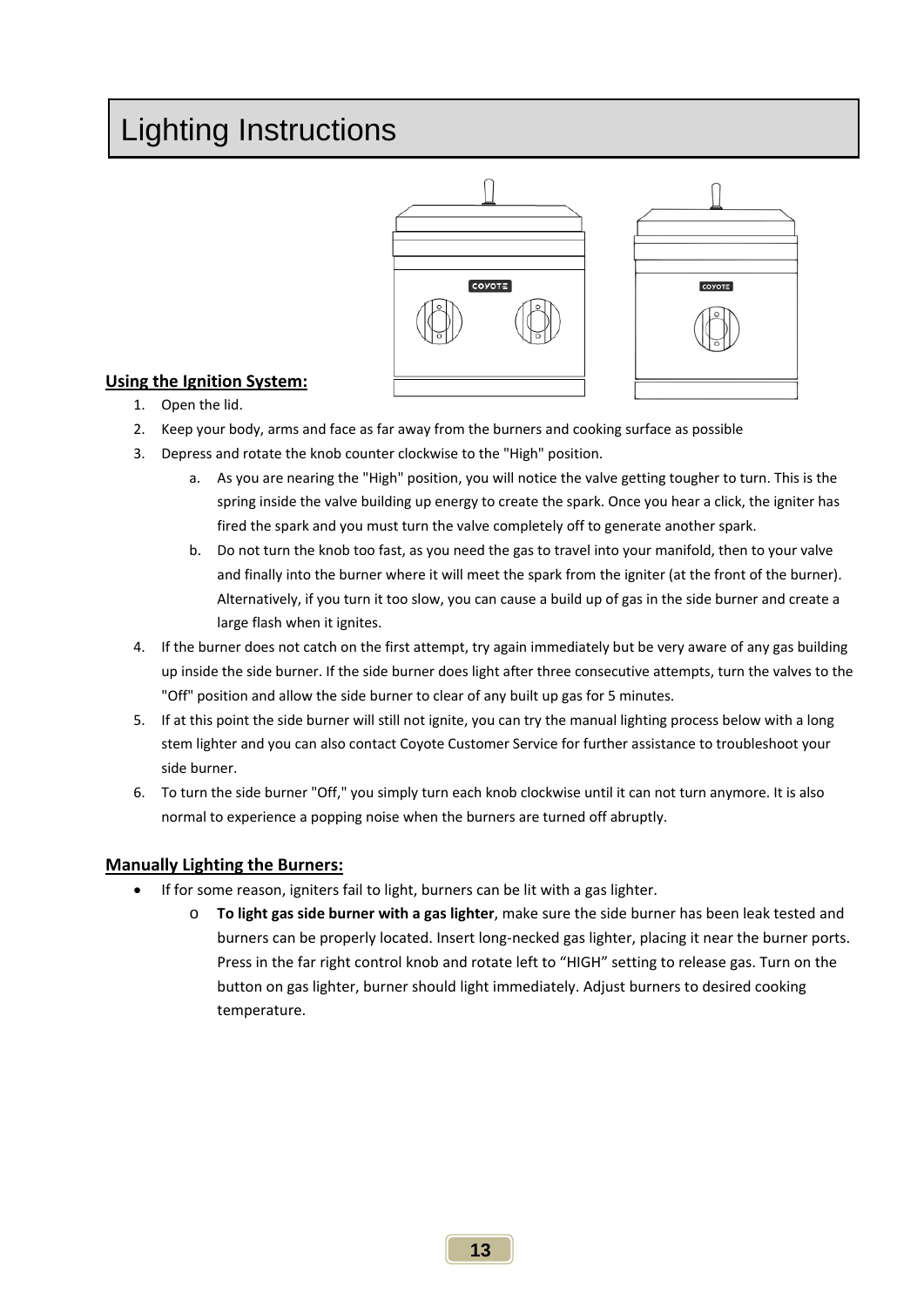## **Operations and Features**

When initially bringing turning the burners on, burn the burners to get rid of any odors or debris by operating at "HIGH" setting

#### **Preparing Food for the Side Burner**

**WARNING:** Always observe safe food-handling and safe food-preparation practices when using this burner, to prevent food-borne illnesses.

- Always cook foods adequately. Undercooked foods can retain bacteria, especially if thawed or exposed to warm conditions prior to cooking.
- Always use separate plates and utensils for the handling of raw food. Never place raw food and cooked food on the same plate, and never place cooked food on a plate that was used for handling raw food.
- Always carefully wash all plates and utensils used to handle raw food before using them to handle cooked food.
- Always wash all vegetables, seafood and poultry before cooking.
- Always leave uncooked foods in the refrigerator until you are ready to start cooking.
- Always marinate meat in the refrigerator. Dispose of the excess marinade, and never reuse it.

#### **Side burnering Tips:**

- If you pre-cook meat or poultry, do so immediately before side burnering.
- Never defrost meat at room temperature or on a countertop.
- Refrigerate leftovers within 2 hours of taking food off the side burner.
- Never let the tray boil dry. That could be hazardous, as grease from fatty foods that have collected in the tray could ignite and possibly cause bodily injury or property damage.
- Use a meat thermometer to be sure food has reached a safe internal temperature.
- Always trim excess fat from your foods to reduce the occurrence of flare-ups during cooking.
- Apply a light coating of cooking oil to the cooking grids before side burnering, to prevent foods from sticking.
- Cook similar portion sizes together, so that they all cook evenly.
- Use tongs to turn foods on the burner.
- Never pierce foods while they are cooking on the burner, as this will dry them out.
- Turn foods infrequently. Some chefs say that a good steak should never be turned more than once.
- Apply sugar-based sauces such as commercial barbecue sauces only during the latter stages of cooking, to prevent charring.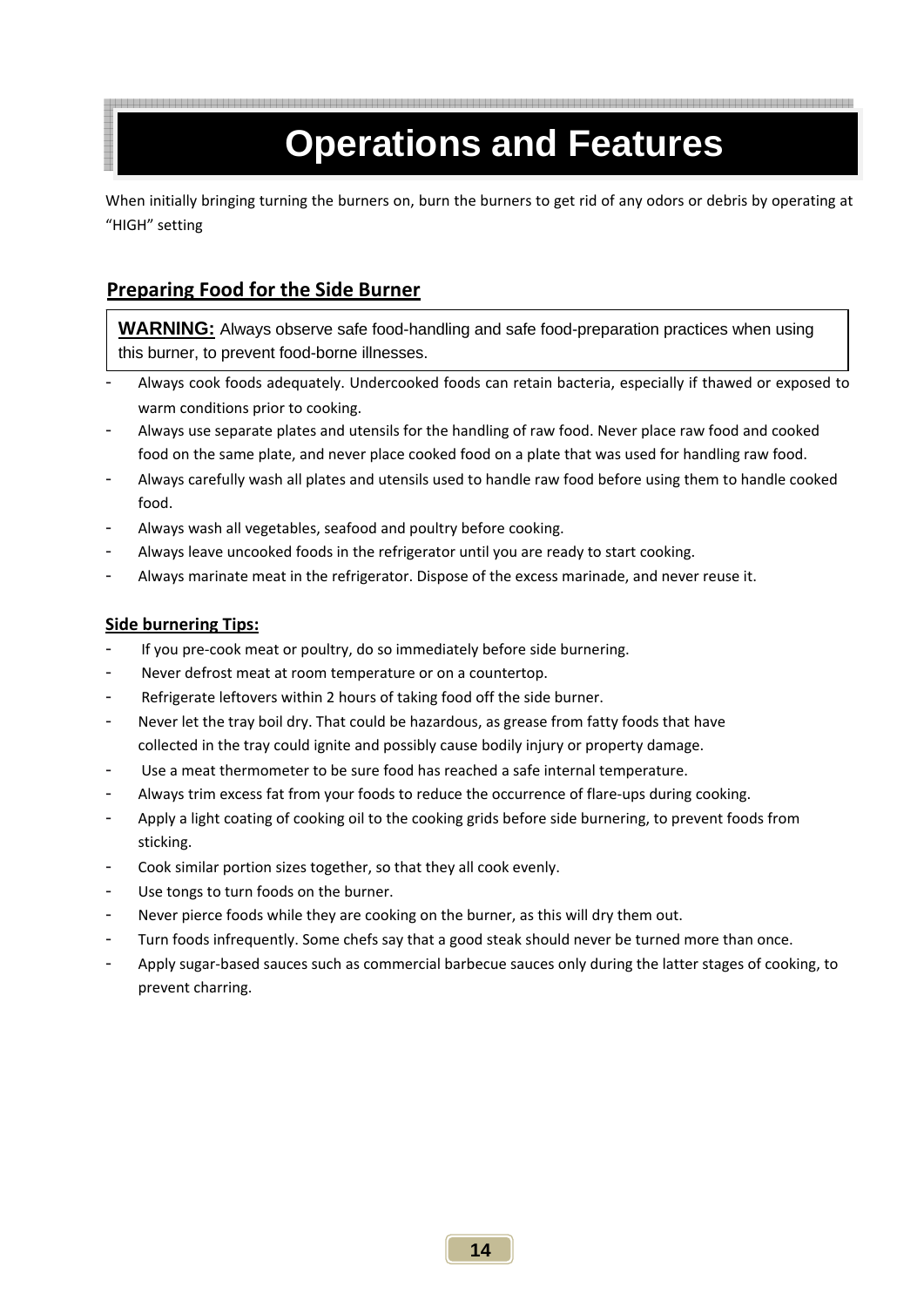## **Care & Maintenance**

**CAUTION:** All cleaning and maintenance should be done only when side burner is cool & with the fuel supply turned off at the cylinder. If your side burner is set up for use with Natural Gas, turn off gas supply at the system manual shut off valve.

#### **DRIP PAN**

The drip pan located below the burner should be cleaned periodically to prevent heavy buildup of debris.

#### **NOTE: Allow the drip pan to cool before attempting to clean.**

**IMPORTANT:** Do not leave the side burner outside during inclement weather unless it is covered (cover sold separately). If the drip pan is not cleaned after use and the burner is left uncovered, the drip pan will fill with water causing grease and water to spill into the counter. We recommend cleaning drip pan after every use.

#### **COOKING GRATES**

The cooking grates can be cleaned immediately after cooking is completed and after turning off the side burner. Wear a barbecue mitt and scrub the cooking grates with a damp cloth. If the burner is allowed to cool down, cleaning the grates will be easier if removed from the burner and cleaned with a mild detergent.

#### **BURNERS**

**IMPORTANT:** Gas control knobs should be in the "OFF" position and fuel line should be disconnected. To reduce the chance of FLASHBACK, the procedure below should be followed at least once a month or when your side burner has not been used for an extended period of time.

1. Remove burners from side burner body by carefully lifting each burner up and away from gas valve orifice. Wire brush entire outer surface of burner to remove food debris and dirt. Clean any clogged ports with a stiff wire such as an open paper clip.

2. Inspect the burner for damage (cracks or holes) and if such damage is found, order and install a new burner.

3. After installation, check to insure that gas valve orifices are correctly placed inside the proper position, also check position of spark electrode.

#### **STAINLESS STEEL CARE & MAINTENANCE**

It is a common misconception that stainless steel will maintain its original factory shine with little help from the consumer. Unfortunately, this is not true. Stainless steel will not stain, discolor, corrode or rust as fast as other types of steel, but it is not fully stain or weather proof. If it is not properly maintained, all grades of stainless steel can face surface discoloration, corrosion and eventually rust. Any stainless steel that is exposed to the environment will require attention and care throughout its life to ensure that it keeps its shine and structural integrity.

#### **Cleaning the Stainless Steel and Polishing**

**1.** To clean the stainless steel you will want to wash off all dirt and debris from the steel with warm water. If you have tough spots to clean, then a degreaser such as Formula 409 can be used.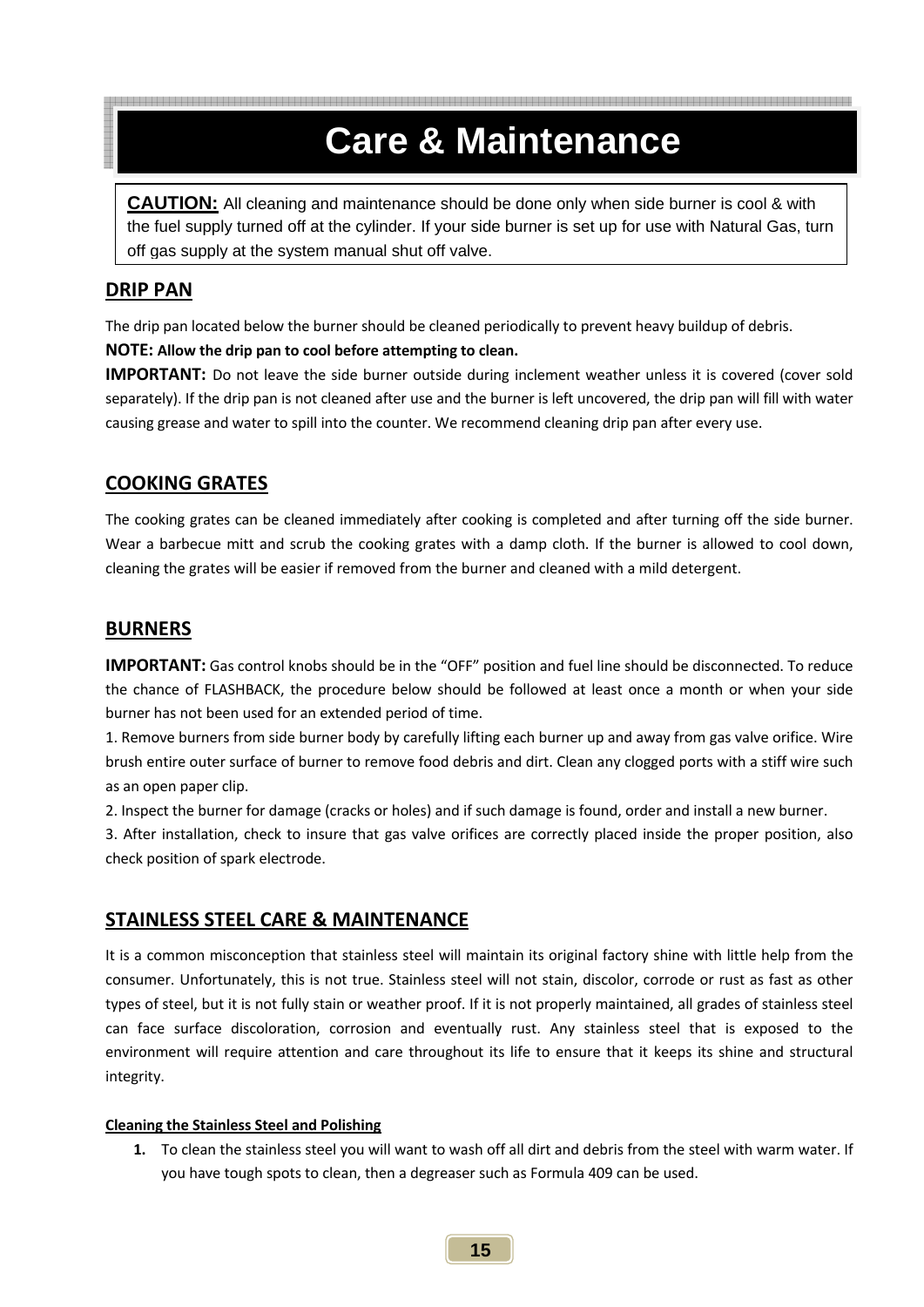- 2. Next, you will want to rinse and dry the steel thoroughly with a clean towel. Do not allow the steel to air dry as the standing water can cause surface discoloration.
- 3. The last thing you want to do is to protect to the unit with a good polish. There are several polishes on the market that work great (Barkeepers Friend Polish and Stainless Steel Magic are a few) and will help keep your side burner protected from the elements for a longer period of time. Most of these polishes are toxic, so you would only want to use these on the exterior of the side burner (not your cooking grates or flavorizers).
	- a. You will want to apply the polish to a clean paper towel and wipe with the direction of the grain in the stainless steel.
	- b.There should be no excess liquid on the surface but it is acceptable for it to be a little oily, as that will dissipate.
- 4. If you have a situation where your side burner has developed surface discoloration or surface rust, then you need to clean the unit as stated above and use a good polish (Barkeepers Friend Polish, or Instant Rust Out) to remove the spots.
	- a. Each of these polishing agents take about 30 seconds to work and then you simply wipe off the product (if needed use a soft Scotch‐Brite pad to remove any tough spots.) If you used Barkeepers Friend, then you do not need to do anything further. If you used Instant Rust Out (or another cleaning agent), you would want to wipe it down with fresh water and dry it off again with a clean towel and then coat the steel with a layer of WD-40 or another Stainless Polishing solution, which will act as a surface protectant for the steel.
		- i. **IMPORTANT:** Be sure not to have your side burner on when using any flammable product, such as WD‐40. These products are extremely flammable in their aerosol form.

#### **Environmental Factors that can affect your Side burner**

Mother Nature is a wonderful thing but unfortunately she can be tough on outdoor appliances. There are several usual causes for surface discoloration and corrosion on your stainless steel outdoor equipment:

- 1) Mortar (which contains lime) from the island assembly process, has rested on the unit for a pro-longed period of time and the unit was not cleaned quickly
- 2) Pool chemicals were splashed onto the side burner (chlorine and acid will cause very quick problems) and the unit was not cleaned off quickly
- 3) Hard water from sprinklers (chlorine in the water) was allowed to sit on the unit
- 4) Salt from the ocean air/water was allowed to rest upon the side burner for a prolonged period of time before being cleaned (beach owners must be diligent in maintaining their outdoor stainless equipment)
- 5) Dust, or rust, from other metals found it ways onto the side burner and was left on for an extended period of time.
- 6) Organic matters (such as certain types of food) might have gotten onto the surface of the side burner and it was then covered. With high humidity and low oxygen, corrosion will start to take place.
- 7) Sprays and cleaning solutions containing alkaline, lime, acid, salt might have been left on the side burner surface un‐dried.
- 8) No stainless steel polish was ever used after one of the above mentioned acts took place.

#### **Ways to Avoid Rust on your Side burner:**

- 1) Always purchase a Coyote Side burner cover for your unit. This will ensure that your cover is correct fit and breathable, while providing the protection needed to keep all other contaminants off of the surface.
- 2) When installing the unit, make sure to keep the unit covered when any masonry work is being performed. If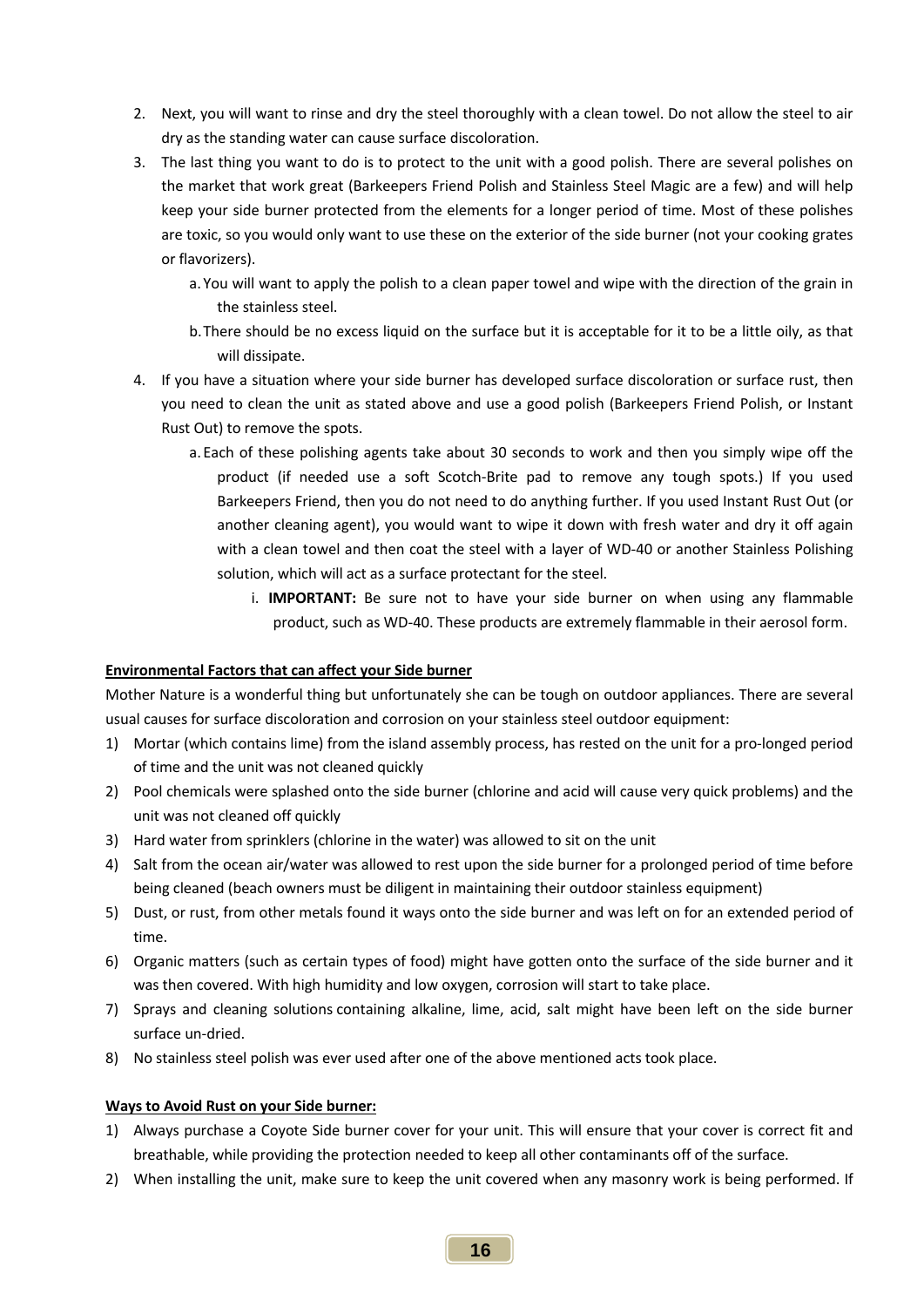any mortar or dust does come into contact with the stainless, make sure to wipe it off as soon as possible and use a stainless steel polish immediately afterwards.

- 3) Position your side burner away from areas that can receive water splash from a pool or hot tub.
- 4) Do not store pool chemicals in your island or island cabinets.

#### **How to Remove Scratches from your Stainless Steel:**

If your situation is a little more serious and you have obtained scratches in your equipment, then you will need to purchase a "stainless steel scratch kit." These kits are popular in retail stores but can be easier to obtain online. A very popular one is called "Scratch‐B‐Gone." With these kits, you will not polish the unit until you are done re-scratching the entire product you are working on. With a scratch kit, the goal is to literally re-scratch the entire surface, so that the original grains are replaced by your new scratched-in grains. With this practice, you must be willing to do the entire surface as you will notice a start and stop point. Also, be careful to pay attention to your rolled or finished edges as these scratch kits will ruin this finish. After you have used the kit, you will want to follow it up with a good stainless polish (as mentioned prior) and then a dry towel for a final wipe down.

#### **ANNUAL CLEANING OF BURNER HOUSING**

Burn-off the barbeque after every cookout will keep it ready for instant use, however, once a year you should give the entire side burner a thorough cleaning to keep it in top operating condition.

- 1. Shut off gas supply at source and disconnects fuel line. Protect fuel line fitting.
- 2. Remove and clean the cooking grids and burners.
- 3. Cover the gas valve orifices with a piece of aluminum foil.
- 4. Brush the inside and bottom of the side burner with a stiff wire brush, and wash down with a mild soap and warm water solution. Wash thoroughly and let dry.
- 5. Remove aluminum foil from orifices and check orifices for obstruction.
- 6. Check electrode.
- 7. Reinstall cooking grids.
- 8. Reconnect to gas source and observe burner flame for correct operation.

**IMPORTANT:** You should NOT line the bottom of the burner housing with aluminum foil, sand or any other grease absorbent substance, a grease fire may occur.

#### **MAINTENANCE GUIDELINES**

- 1. Keep outdoor cooking gas appliance area clear and free from combustible materials, gasoline and other flammable vapors and liquids.
- 2. Do not obstruct the flow of combustion and ventilation air.
- 3. Keep the ventilation opening(s) of the cylinder enclosure free and clear from debris.
- 4. Visually check burner flames. Burner flames should be blue and stable with no yellow tips, excessive noise, or lifting. If any of these conditions exist call our customer service line.
- 5. Clean outdoor cooking gas appliance, including special surfaces, with recommended cleaning agents, if necessary.
- 6. Check and clean burner for insects and insect nests. A clogged tube can lead to a fire beneath the side burner.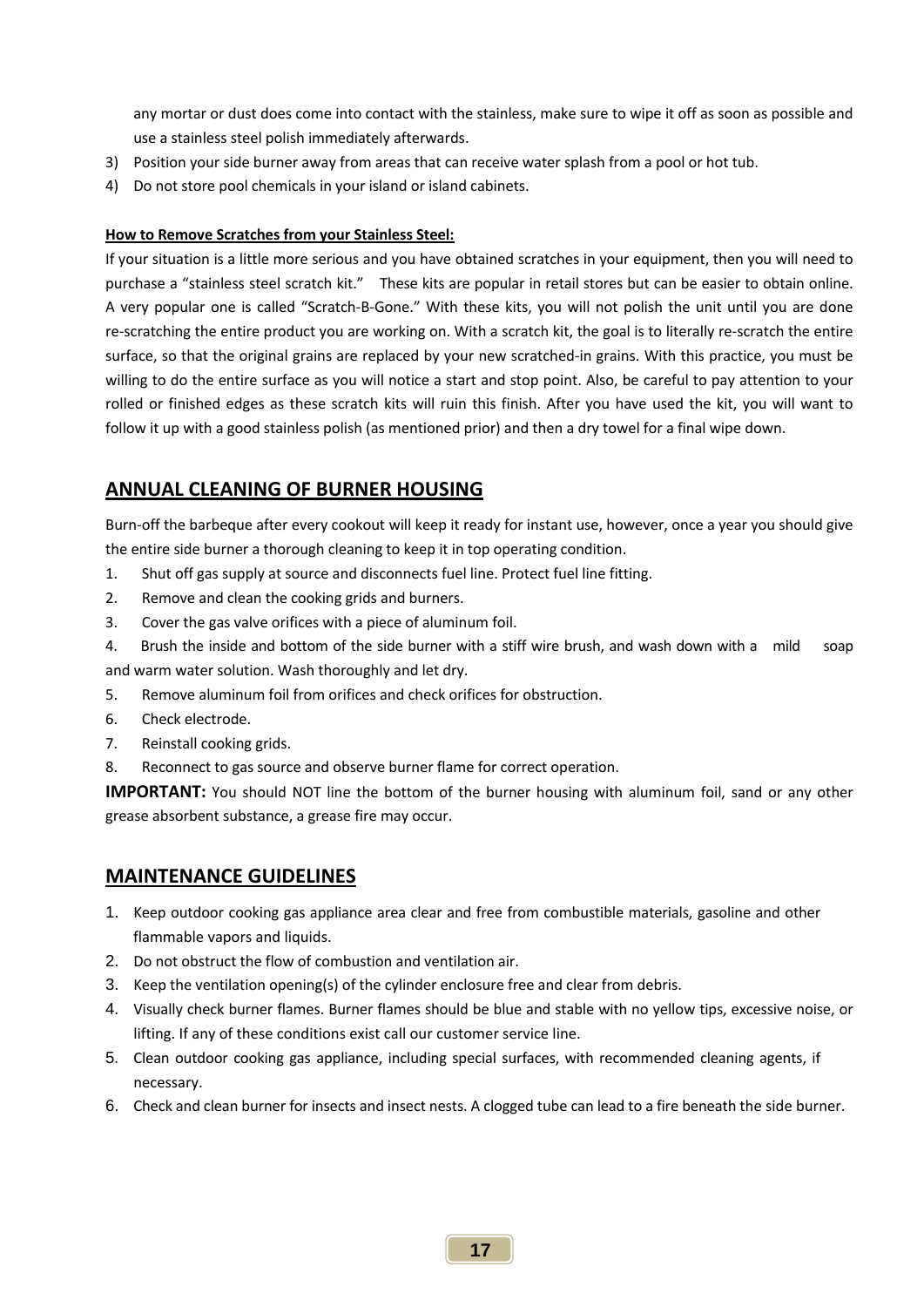### **Recommended Cleaners for Specific Situations**

| <b>JOB</b>                         | <b>CLEANING AGENTS</b>               | <b>COMMENTS</b>                  |  |  |
|------------------------------------|--------------------------------------|----------------------------------|--|--|
| <b>Routine Cleaning</b>            | Soap, ammonia, detergent Medallion   | Apply with cloth or sponge       |  |  |
| Fingerprints & smears              | Arcal 20, Lac-O-Nu Ecoshine          | Provides barrier film            |  |  |
| Stubborn stains &<br>discoloration | Cameo, Talc, Zud<br>First Impression | Rub in direction of polish lines |  |  |
| Grease & Oil                       | Any good commercial detergent        | Apply with sponge or cloth       |  |  |
| Restoration/ Passivation           | Benefit, Super Sheen                 |                                  |  |  |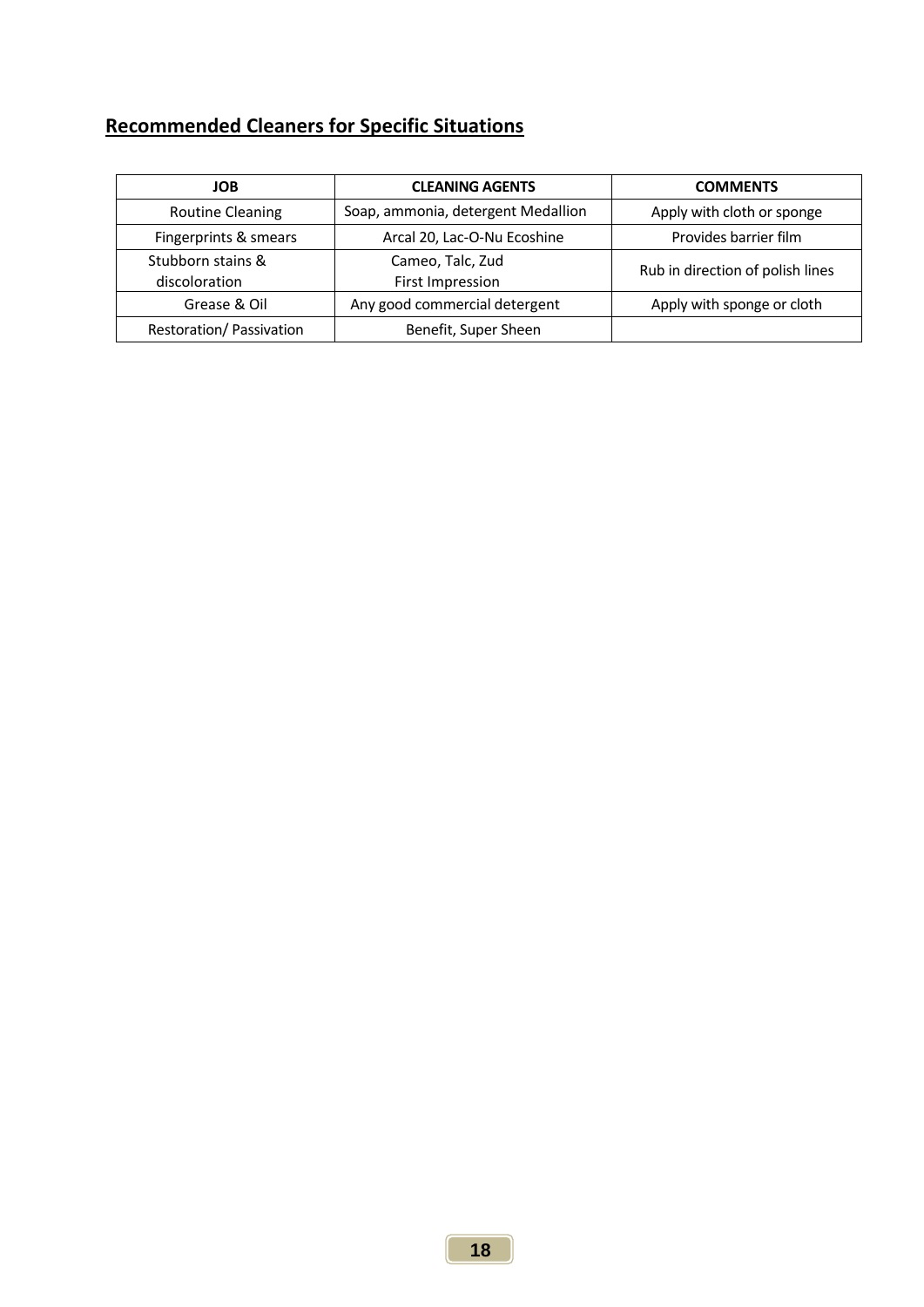## **Troubleshooting Your Side Burner**

#### **GENERAL TROUBLE SHOOTING**

You should inspect the burners at least once a year or immediately if any of the following conditions occur:

- The smell of gas.
- Flames appearing mostly yellow. (Some yellow at the tips is OK)
- The burners will not get hot enough.
- Burners make a snapping noise.
- The burners heats unevenly.

#### **SPIDER AND INSECT WARNING**

**INSECT WARNING:** Spiders and insects can nest in the burners of this and other burners, which could disrupt gas flow. This dangerous condition could cause a fire behind and beneath the valve panel, damaging the side burner and making it unsafe to operate. We recommend you check the burner and remove any spiders, insects and webs at least once a year to reduce this risk.

#### **WHEN TO LOOK FOR SPIDERS**

You should inspect the burners once a year or immediately after any of the following conditions occur:

- 1. The smell of gas in conjunction with the burner flames appearing yellow.
- 2. The burner does not reach temperature.
- 3. The burner heats unevenly.
- 4. The burners make popping noises.

#### **BEFORE CALLING FOR SERVICE**

If the side burner does not function properly, use the chart below before contacting your dealer for service. You may save yourself the cost of a service call. Troubleshooting is for general purposes only. If the problem still exists, contact your dealer or the nearest authorized agency for service.

| Problem:                               | <b>Possible Causes and Solutions:</b>                                            |  |  |  |
|----------------------------------------|----------------------------------------------------------------------------------|--|--|--|
| Burner will not light when the igniter | Is your gas supply turned on?<br>$\bullet$                                       |  |  |  |
| button is pushed.                      | If this is an L.P. side burner, is there gas in your tank? Check your gas<br>٠   |  |  |  |
|                                        | level.                                                                           |  |  |  |
|                                        | Is one of your burners turned on? Allow up to 5 seconds of gas flow<br>$\bullet$ |  |  |  |
|                                        | to ignite.                                                                       |  |  |  |
|                                        | Is your igniter working?<br>٠                                                    |  |  |  |
|                                        | - You should hear a snapping sound when you press the igniter.                   |  |  |  |
|                                        | - If you hear a snapping sound, can you see a spark at the                       |  |  |  |
|                                        | electrodes?                                                                      |  |  |  |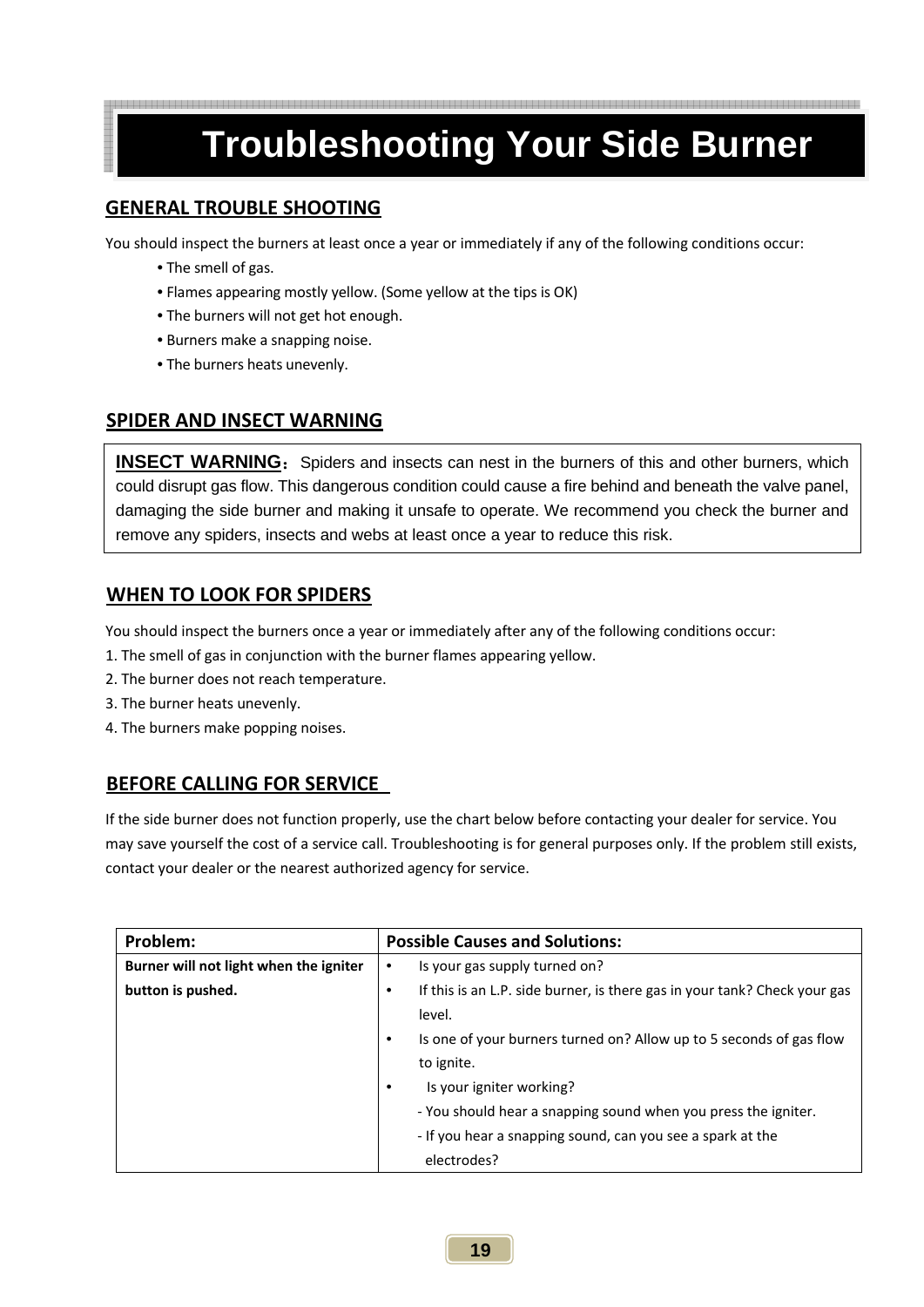|                                       | Note: You will need to remove your cooking grates to see the                                    |  |  |  |  |
|---------------------------------------|-------------------------------------------------------------------------------------------------|--|--|--|--|
|                                       | electrodes.                                                                                     |  |  |  |  |
|                                       | Check your igniter battery and replace if needed.<br>٠                                          |  |  |  |  |
|                                       | Check for loose wire connections to the igniter or electrodes.<br>$\bullet$                     |  |  |  |  |
|                                       | Check to see if debris is blocking the electrodes.<br>٠                                         |  |  |  |  |
|                                       | If the igniter is not working, can you light the burner with a lighter?<br>$\bullet$            |  |  |  |  |
| <b>Flare-ups</b>                      | Ensure burner is not placed directly in the path of wind.<br>$\bullet$                          |  |  |  |  |
|                                       | Be sure drip pan is clean (do not use aluminum foil on drip pan.)                               |  |  |  |  |
|                                       | Note: Some flare-ups may be inevitable if cooking greasy foods.                                 |  |  |  |  |
| <b>Yellow Flames</b>                  | $\bullet$<br>Check the burner inlet for obstructions, particularly at air inlets for            |  |  |  |  |
|                                       | each burner.                                                                                    |  |  |  |  |
|                                       | ٠<br>Side burner should not be in an area that is too windy.                                    |  |  |  |  |
| Flame blows out on low setting or has | Check for spider webs or insect nest in venturi and clean venturi.<br>$\bullet$                 |  |  |  |  |
| uneven heat distribution.             | Cold side burner needs to be preheated for 5 minutes on high<br>$\bullet$                       |  |  |  |  |
|                                       | setting.                                                                                        |  |  |  |  |
|                                       | Venturi may be misaligned and needs to be lined up over orifices.<br>٠<br>$\bullet$             |  |  |  |  |
|                                       | Cold and windy weather will require you to move side burner away<br>from the wind.              |  |  |  |  |
|                                       | Lack of fuel. Check to see cylinder valve is open and cylinder has<br>$\bullet$                 |  |  |  |  |
|                                       | fuel.                                                                                           |  |  |  |  |
| Low heat with the knob on "HIGH"      | Check to see if the fuel hose is bent or kinked<br>$\bullet$                                    |  |  |  |  |
|                                       | Make sure the cooking area is clear of dust<br>$\bullet$                                        |  |  |  |  |
|                                       | Check your gas supply and gas pressure.<br>٠                                                    |  |  |  |  |
|                                       | If it is only one burner that appears low, make sure the orifice or<br>$\bullet$                |  |  |  |  |
|                                       | burner is clean.                                                                                |  |  |  |  |
| <b>Burner is Too Hot</b>              | Excess grease build-up causing grease fires.<br>$\bullet$                                       |  |  |  |  |
|                                       | Damaged or faulty regulator.<br>$\bullet$                                                       |  |  |  |  |
|                                       | Replace with factory authorized parts.<br>٠<br>Cook on a lower temperature setting.             |  |  |  |  |
| Flame behind control panel or control | IMMEDIATELY shut off cylinder valve and allow side burner to cool.                              |  |  |  |  |
| knob area.                            | Check for spider webs or insect nest in venturi and clean venturi.<br>٠                         |  |  |  |  |
|                                       | Gas is leaking from a faulty connection. Tighten connections with an                            |  |  |  |  |
|                                       | adjustable wrench and replace damaged parts. Perform a leak test                                |  |  |  |  |
|                                       | on all connections before cooking on side burner again.                                         |  |  |  |  |
|                                       | Venturi may be misaligned and needs to be lined up over orifice.<br>$\bullet$                   |  |  |  |  |
| Fire at any connection.               | IMMEDIATELY shut off cylinder valve and allow side burner to cool.                              |  |  |  |  |
|                                       | Gas is leaking from a faulty connection. Tighten connections with an<br>٠                       |  |  |  |  |
|                                       | adjustable wrench and replace damaged parts.                                                    |  |  |  |  |
|                                       | Perform a leak test on all connections before cooking on the side<br>$\bullet$<br>burner again. |  |  |  |  |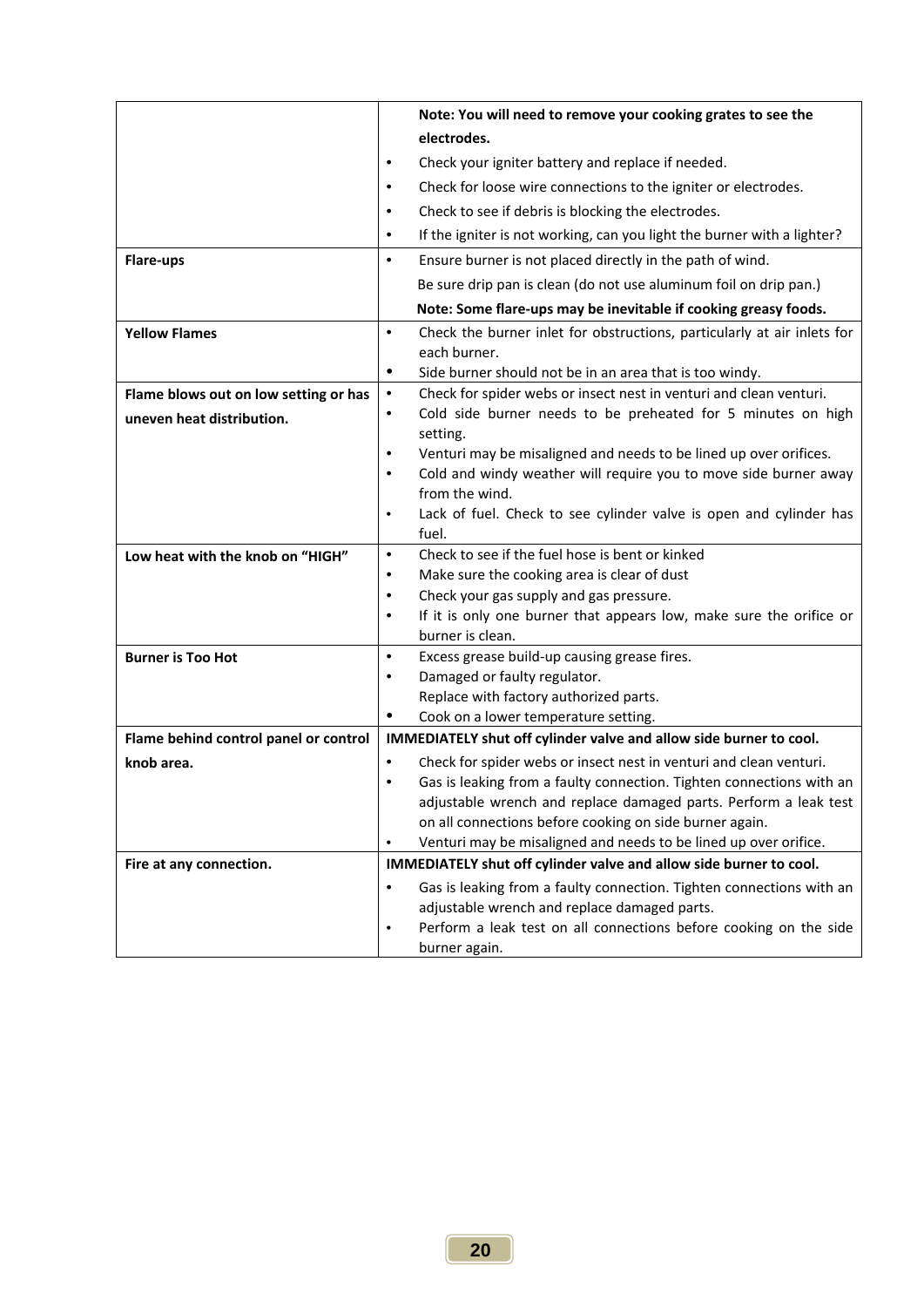## Coyote Outdoor warrants to the original purchaser at the original site of delivery with proof of purchase of **Limited Warranty**

each Outdoor Gas side burner/Side burner that when subject to normal residential use, it is free from defects in workmanship and materials for the periods specified below. This warranty excludes side burners used in rental and commercial applications. It **does NOT** apply to rust, corrosion, oxidation, or discoloration, which may occur due to moisture or overheating. It **does NOT** cover labor or labor related charges. There will be shipping and handling charge for the delivery of the warranty part(s).

| <u>COMPONENT Laterative and the component of the component of the component of the component of the component of the component of the component of the component of the component of the component of the component of the compo</u> | <b>WARRANTY PERIOD</b> |
|--------------------------------------------------------------------------------------------------------------------------------------------------------------------------------------------------------------------------------------|------------------------|
|                                                                                                                                                                                                                                      |                        |
|                                                                                                                                                                                                                                      |                        |
|                                                                                                                                                                                                                                      |                        |
|                                                                                                                                                                                                                                      |                        |

Our obligation under this warranty is limited to repair or replacement, at our option, of the product during the warranty period. The extent of any liability of Coyote under this warranty is limited to repair or replacement. This warranty does not cover normal wear of parts, damage resulting from any of the following: negligent use or misuse of the product, use on improper fuel/gas supply, use contrary to operating instructions, or alteration by any person other than a factory service center. The warranty period is not extended by such repair or replacement.

WARRANTY CLAIM PROCEDURE: If you require service or parts for your Coyote Side burner, please contact our Warranty Service Center for factory direct assistance. Our hours of operation are 8 am to 4 pm CST. The phone number is 855.520.1559 and the Fax number is 214.520.1450. You may also fill out warranty claims online at www.coyoteoutdoor.com. **Please have your model number, serial number and proof of purchase available for any warranty claim**.

Coyote Outdoor may require the return of defective parts for examination before issuing replacement parts. If you are required to return defective parts, shipping charges must be prepaid by the customer. Upon examination and to Coyote Outdoor's determination, if the original part is proven defective, Coyote Outdoor, may approve your claim and elect to replace such parts without charge. In any instance, customer is responsible for shipping and handling of the replacement parts. Product repair as provided under this warranty is your exclusive remedy. Coyote Outdoor shall not be liable for any incidental or consequential damages for breach of any express or implied warranty on its products.

This warranty does not cover any failures or operating difficulties due to accidents, abuse, misuse, alteration, misapplication, vandalism, improper installation, maintenance or service, damages caused by flashback fire or grease fires, as set out in the Owner's Manual. This warranty does not cover scratches, dents, corrosion or discoloration caused by weather, heat, abrasive and chemical cleaners, pool or spa chemicals, and/or any tools used in the assembly or installation of this unit. This warranty does not cover paint loss, surface rust, corrosion or stainless steel discoloration which is considered normal wear and tear. This warranty does not cover the cost of any inconvenience, personal injury, or property damage due to improper use or product failure. Deterioration or damage due to severe weather conditions such as hail, hurricanes, earthquakes, tsunamis, tornadoes, terrorism, discoloration due to exposure to chemicals either directly or in the atmosphere, Acts of God/forces of Nature are not covered by this limited warranty.

*For the constant advancement of our products, Coyote Outdoor reserves the right to change the specifications, designs, and materials of the products without prior notification.*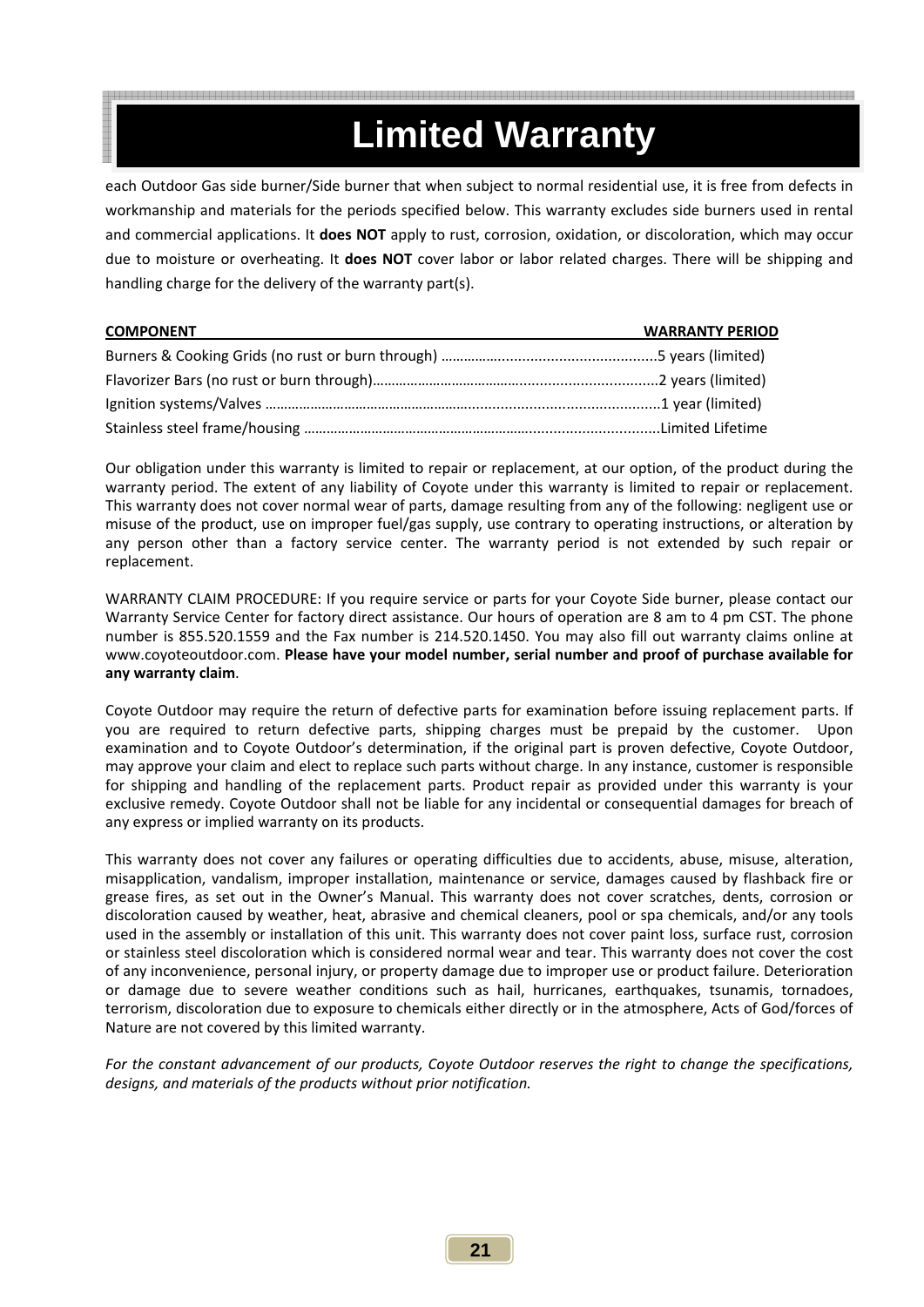## **Dual Side Burner Parts List**



#### **Dual Side Burner C1DB**

| No. | Description            | Qty           | Part No. | No. | Name                    | Qty | Part No.    |
|-----|------------------------|---------------|----------|-----|-------------------------|-----|-------------|
| 1   | Lid Handle             | 1             | C0000013 | 10  | Drip Tray Wheel         | 2   | CSB00003-01 |
| 2   | Lid-DB                 | 1             | CDB00006 | 11  | Drip Tray               | 1   | CDB00003-02 |
| 3   | Grate-Side Burner      | 2             | CSB00004 | 12  | Drip Tray Front Bar-DB  | 1   | CDB00003-03 |
| 4   | <b>Burner LP</b>       | 2             | C0000001 | 13  | Knob Base               | 2   | C0000012    |
| 4   | <b>Burner NG</b>       |               | C0000002 | 14  | Knob                    | 2   | C0000011    |
| 5   | <b>Burner Box-DB</b>   | 1             | CDB00005 | 15  | <b>Control Panel-DB</b> | 1   | CDB00002    |
| 6   | Electrode-300mm        | 1             | CSB00011 | 16  | Logo Badge              | 1   | CH500019    |
| 7   | Electrode-500mm        | 1             | CDB00011 | 17  | LP Regulator            | 1   | C0000030    |
| 8   | Gas Pipe-DB            | 1             | CDB00010 | 18  | <b>NG Regulator</b>     | 1   | C0000038    |
| 9   | Valve - Side Burner LP | $\mathcal{P}$ | CAM00002 | 19  | Gas Hose-SB             | 1   | CSB00012    |
| 9   | Valve - Side Burner NG |               | CAM00003 | 20  | Gas Hose-DB             | 1   | CDB00012    |